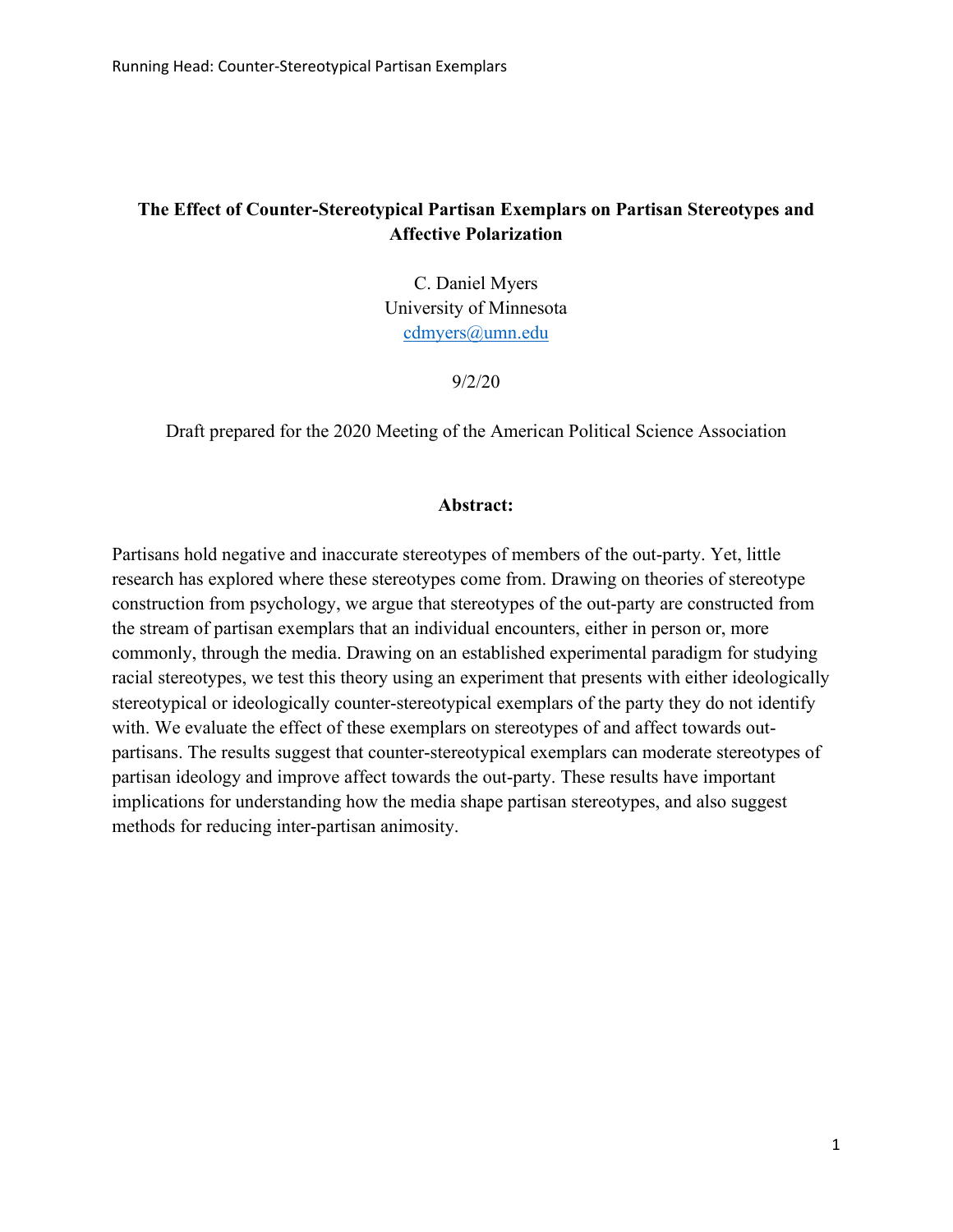Recent explanations for the rise of affective polarization have focused on biased mental representations of the out-party. These "pictures in our heads" (Lippman 1922) – the stereotypes we hold about the out-party – cast the out-party as more likely to possess negative personal traits (Rothschild 2019), more demographically "other" (Ahler and Sood 2018, Mason and Wronski 2018, Valentino and Zhirkov 2019), and more ideologically extreme (Rothschild 2019, Myers 2020) than they really are. These negative, and often incorrect, pictures are associated with negative affect towards the out-party, increased perceived polarization, and greater party loyalty (Ahler and Sood 2018). Yet, this work fails to explain what causes these biased stereotypes. How did we arrive at these distorted images of the out-partisans in the first place?

This theory is rooted in exemplification theory, which holds that stereotypes are not fixed mental objects, but are shaped by the set of individual group members stored in memory. These exemplars may come from in-person contact, or, particularly for socially-distant out-groups, from the (often inaccurate) exemplars presented in the media (Entman and Rojecki 2000). For example, stereotypes associating blacks with criminality and government dependence are produced and maintained by media coverage that almost exclusively presents Black exemplars who are welfare recipients or violent criminals (Gilens 1999, Entman and Rojecki 2000). However, the fact that stereotypes depend on the store on exemplary individuals means that they are malleable; exposure to counter-stereotypical exemplars of a group (Dasgupta and Greenwald 2001, Mastro and Tukachinsky 2011) or changes in the stream of exemplars of a group presented in the media (Goldman and Mutz 2014), can change stereotypes by changing the exemplars individuals use to construct their stereotypes.

We extend this exemplar-based theory of stereotypes to explain stereotypes of partisan groups by testing whether exposure to counter-stereotypical out-party exemplars changes

2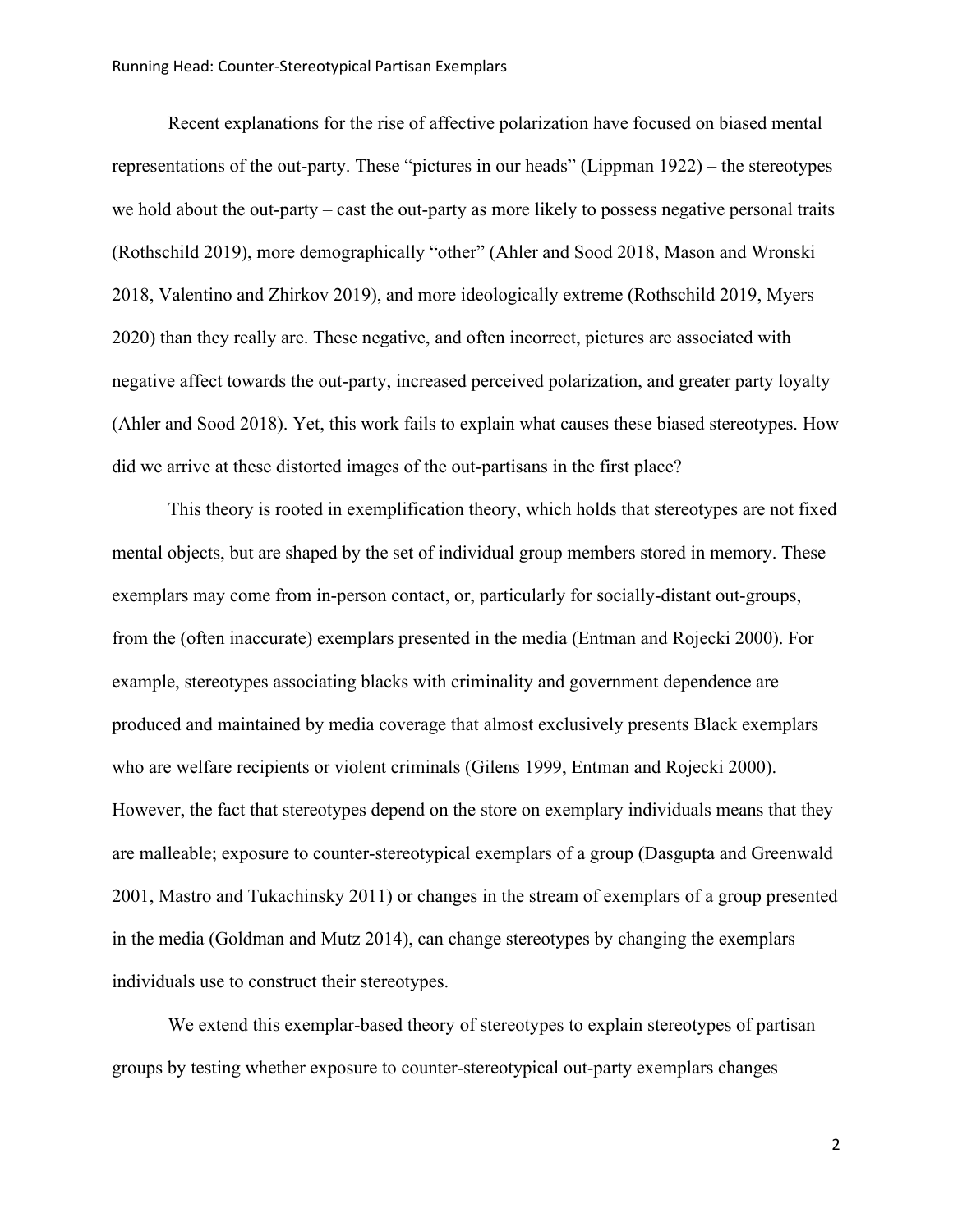#### Running Head: Counter-Stereotypical Partisan Exemplars

stereotypes of and affect towards the out-party. We focus, in particular, on ideologically stereotypical and counter-stereotypical exemplars. Existing work shows that partisans perceive more ideological polarization than actually exists (Levendusky and Malhotra 2016a), and that these misperceptions drive affective polarization (Levendusky and Malhotra 2016b, Ahler and Sood 2018). Levendusky and Malhotra (2016b) find that articles about high levels of ideological polarization increase perceived polarization and offer suggestive evidence that this is driven by ideologically extreme quotes from individual Democrats and Republicans. Finally, recent work suggests that ideology and issue-positions, rather than group identities, form the core part of partisan stereotypes (Rothschild et al. 2019, Myers 2019). If exposure to out-group exemplars drive stereotypes of the out-group, we expect that exposure to ideologically moderate exemplars of the out-party should reduce ideological stereotyping, relative to exposure to ideologically extreme exemplars. We further expect this to improve affect towards the out-party.

We test these hypotheses using an experiment where respondents are exposed to descriptions of four sitting members of Congress from the out-party. We manipulate whether participants are exposed to four ideologically stereotypical out-party members or to one ideologically stereotypical and three ideologically moderate out-party members. After exposure, we measure out-party affect, perceptions of out-party extremity, and implicit affect towards the out-party. We find general support for this theory, finding that experimental participants exposed to moderate exemplars have more moderate perceptions of out-group ideology and more positive affect towards the out-party than participants exposed to ideologically typical exemplars.

## **Exemplification Theory and Counter-Stereotypical Exemplars**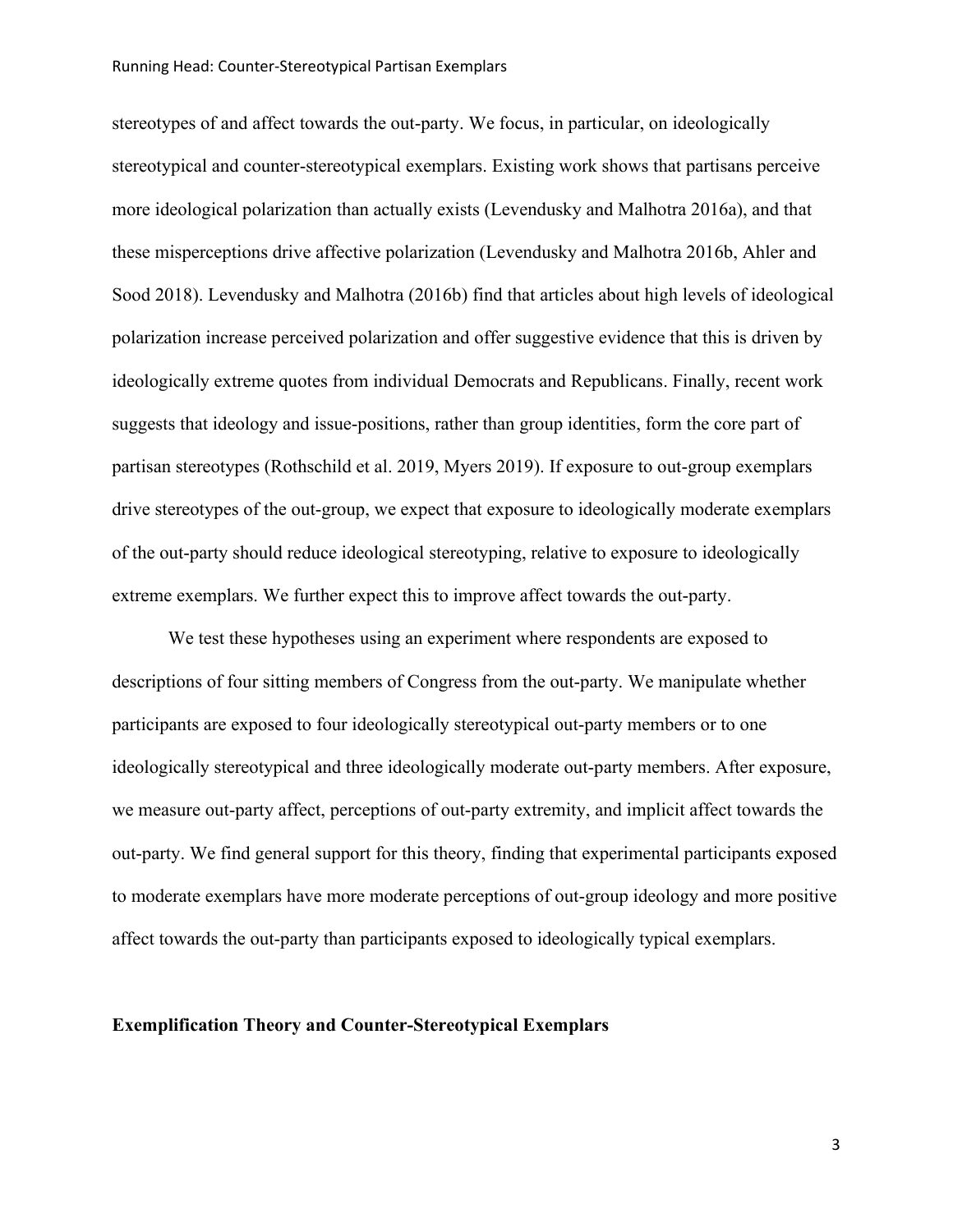Stereotypes play an important role in social and political judgement, guiding attitudes and behavior towards out-group members. Exemplification theory holds that these stereotypes are constructed from the stream of exemplary individuals from that group encountered either in person or via the media (Smith and Zárate 1992, Brosius 2003, Garcia-Marques et al. 2006). According to this theory, stereotypes are not fixed mental objects, but instead are constructed as needed by retrieving from memory a set of exemplary individual members of the group (Kahneman and Miller 1986, Garcia-Marques et al. 2017). For many out-groups mediated contact is far more common than actual in-person contact, so the stored set of exemplary individuals come to mirror the (often inaccurate) exemplars that dominate media coverage of a group (Entman and Rojecki 2000). Thus, for example, stereotypes associating blacks with criminality and government dependence are produced and reproduced by media coverage that rarely includes example of blacks as anything other than welfare recipients and violent criminals (Gilens 1997, Entman and Rojecki 2000). These stereotypes, in turn, drive affect and attitudes towards the out-group.

Exemplification theory's focus on the store of group exemplars as the determinant of group stereotypes suggests that providing counter-stereotypical exemplars can change the content of an out-group stereotype, and with it out-group affect and attitudes. Indeed, a range of studies in psychology demonstrate that this is the case. Dasgupta and Greenwald (2001) introduce this paradigm in an experiment that exposes subjects to liked black exemplars (e.g. Martin Luther King) and disliked white exemplars (e.g. Jeffrey Dahmer), or disliked black exemplars (e.g. Mike Tyson) and liked white exemplars (e.g. Tom Hanks) and found a large positive effect of the liked-black/disliked-white condition on implicit, though not explicit, racial attitudes. This effect was replicated with implicit attitudes towards the elderly (Dasgupta and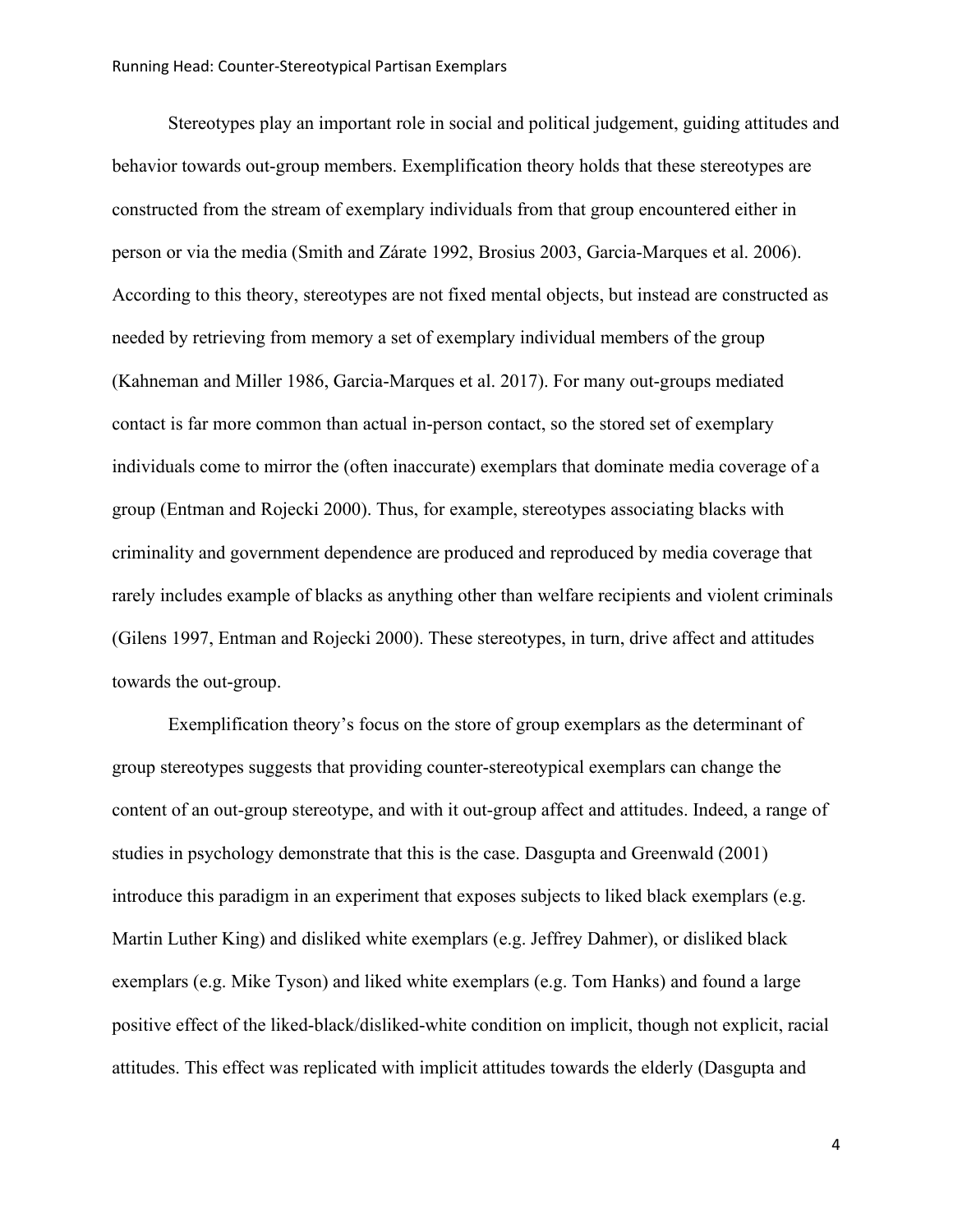Greenwald 2001, Study 2), women leaders (Dasgupta and Asgari 2004), and gays and lesbians (Dasgupta and Rivera 2008). In high-powered replication studies, Joy-Gaba and Nosek (2010) and Pinkston (2015) replicate the positive effect on out-group implicit attitudes, though they find much small effect sizes that reported in the original Dasgupta and Greenwald study.<sup>[1](#page-4-0)</sup> Finally, a series of laboratory experiments suggest that exposure to Barack Obama has a positive effect on white implicit attitudes and stereotypes (see Columb and Plant 2016 for a review, cf. Schmidt and Nosek 2010, Schmidt and Axt 2016).

Research in communication extends this finding to stereotypes and explicit attitudes. Mastro and Tukachinsky (2011) find that exposure to a well-liked Latino exemplar (the actor Jimmy Smits) improved stereotypes of Latinos, at least among those with positive attitudes towards intergroup racial conduct. Further studies find that exposure to other well-liked minority celebrities reduced negative stereotypes of blacks (Ramasubramanian 2011, 2015), and improved affect towards Latinos and Asians (Mares Forthcoming). Other work finds that counterstereotypical news portrayals of racial minorities improved implicit stereotypes (Ramasubramanian 2007), explicit affect (Ramasubramanian and Oliver 2007), and led to more external attributions of responsibility (Power et al. 1996).

Relatively little work has examined the effect of exemplar exposure outside of the laboratory, though Tukachinsky et al. (2015) document a correlation between racial attitudes and portrayals of racial minorities in primetime television, and Dixon (2008) connects the content of local news to stereotypes of blacks as criminals (see also Valentino 1999). One important exception to this is work by Goldman and co-authors on the so-called "Obama effect" (Goldman

<span id="page-4-0"></span><sup>&</sup>lt;sup>1</sup> Dasgupta and Greenwald (2001) report standardized effect sizes in the range of .82 and .89 standard deviations in experiments with 48 and 21 subjects, respectively. Joy-Gaba and Nosek (2010) report effect sizes of .17, .14, .03, .16, and .11 standard deviations with samples of 796, 1,191, 1,081, 95, and 77, respectively.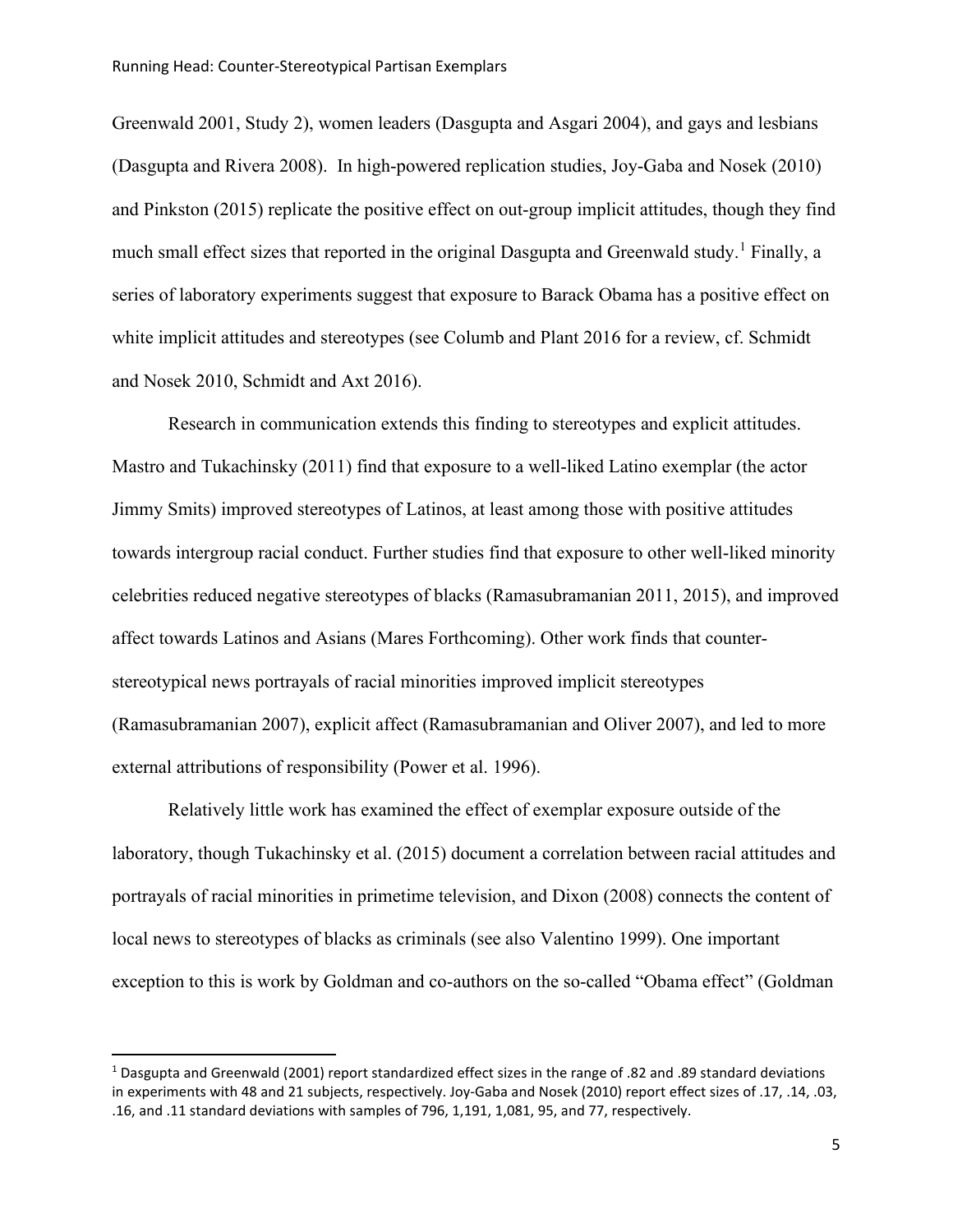2012, Goldman and Mutz 2014, Goldman and Hopkins 2019). Goldman argues that Obama's prominent depiction in the media as a counter-stereotypical black exemplar caused an abrupt change in the stream of black exemplars encountered by whites during the 2008 and 2012 presidential campaigns. They find that this change reduced white racial prejudice during these campaigns. However, this change appears to have only lasted for the duration of the campaign (Goldman and Mutz 2014, Pasek et al. 2014), after which white racial attitudes return to their pre-campaign state; Goldman argues that this is because the stream of black exemplars returned to its normal state.<sup>[2](#page-5-0)</sup> Kerevel and Atkenson (2015) report a similar pattern of findings when examining the effect of female mayors in Mexico on stereotypes about gender and leadership.

## *Media and Affective Polarization*

Despite growing scholarly interest in and concern about affective polarization (Iyengar et al. 2019) almost no work examines the effect of partisan exemplars on partisan stereotypes and affect. Instead, most work examining the role of the media in affective polarization focuses on the partisan slant of outlets. Conventional wisdom<sup>[3](#page-5-1)</sup> and some studies argue that access to and consumption of partisan media drives polarization by providing biased information and promoting norms of hostility towards the out-party (Levendusky 2013, Berry and Sobieraj 2014, Lelkes et al. 2017). However, this claim is highly contested. Other work argues that partisan media is mostly consumed by those who are already polarized (Arceneaux and Johnson 2013), that audiences for partisan media are small (Prior 2013), and finally that, in practice, most

<span id="page-5-0"></span> $2$  Goldman and Mutz (2014) argue that this is because media coverage and public attention to Obama fell after the campaign period.

<span id="page-5-1"></span><sup>&</sup>lt;sup>3</sup> Consider Barack Obamas (in)famous quote "if you watch Fox News, you are living on a different planet than you are if you ... listen to NPR." (; for different coverage that demonstrates Obama's point, see Flood 2018)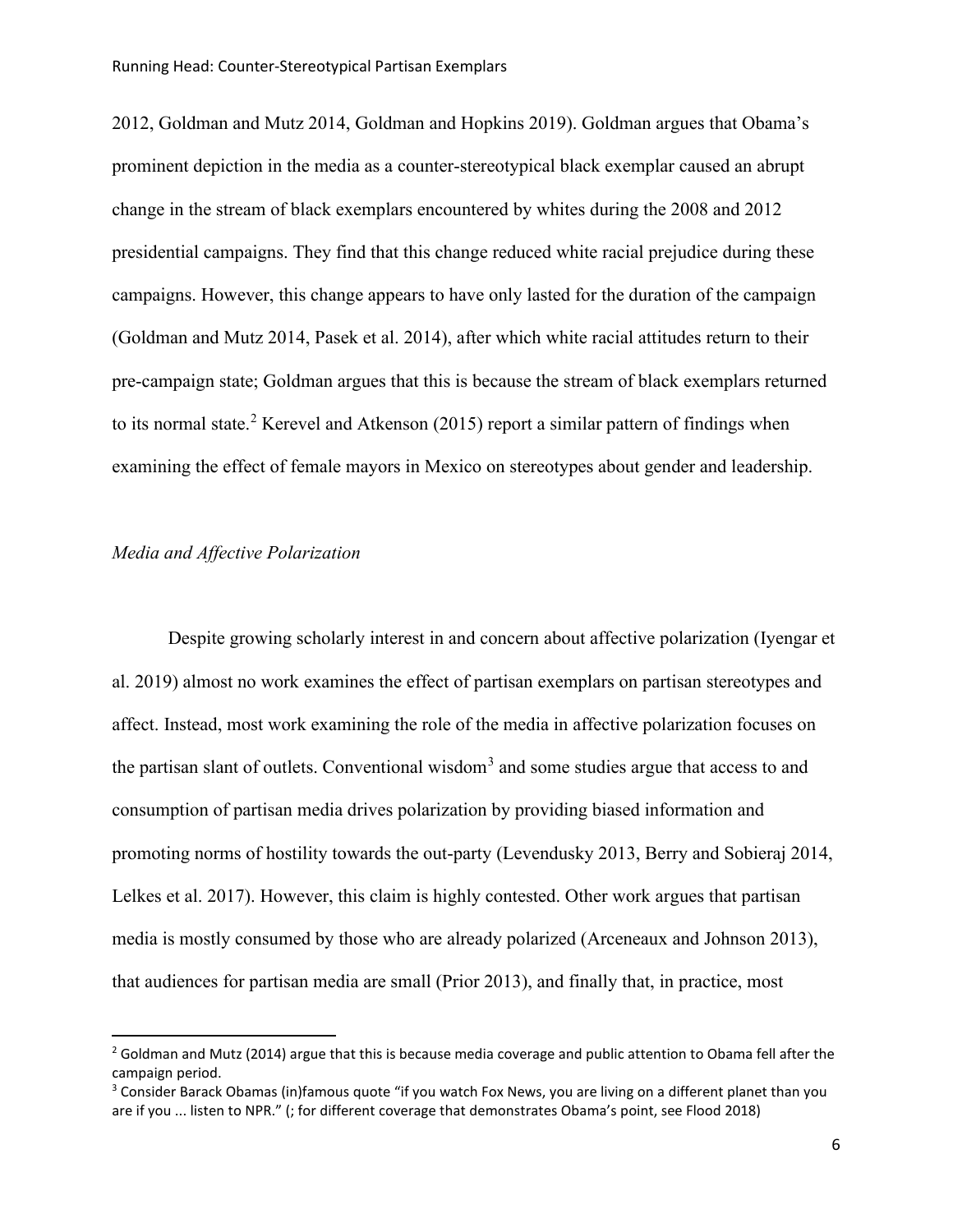Americans consumer a politically diverse news diet if they consume news at all (Gentzkow and Shapiro 2011, Prior 2013).

The extensive literature on racial exemplars suggests an alternative way that media might influence affective polarization. Since most contact with members of the other party, particularly elite members of the other party, is mediated, stereotypes of the two parties will be created by the stream of partisan exemplars presented in the media. If exemplification theory is correct, changes in these streams of exemplars will change stereotypes, at least as long as the change in exemplars endures. Durable changes in the stream of partisan exemplars, might cause durable changes in how Americans view the two parties. This might be caused, for example by caused, for example, by increased elite polarization (Mutz 2007, pgs. 238-240), or by increased consumption of national news, which, in contrast to local news tends to give more coverage to extreme members of both parties (Schaffner and Sellers 2003, Padgett et al. 2019). These changes do not depend, necessarily, on increased consumption of partisan media or on the existence of "echo chambers," though these could also be the source of more extreme partisan exemplars.

One existing study touches on the effect of partisan exemplars on affective polarization. First, as part of a larger study examining the effect of media coverage of polarization, Levendusky and Malhotra (2016a) find that reading an article that depicts Americans as polarized and divided increases affective polarization relative to an article that depicts Americans as moderate and centrist. Both articles include quotes from average voters from both parties as exemplars to illustrate polarization or moderation. This effect cannot necessarily be attributed to the exemplars, as two articles differ in a number of ways beyond the presence of these quotes, but the authors report participants had more negative reactions to the polarized exemplars and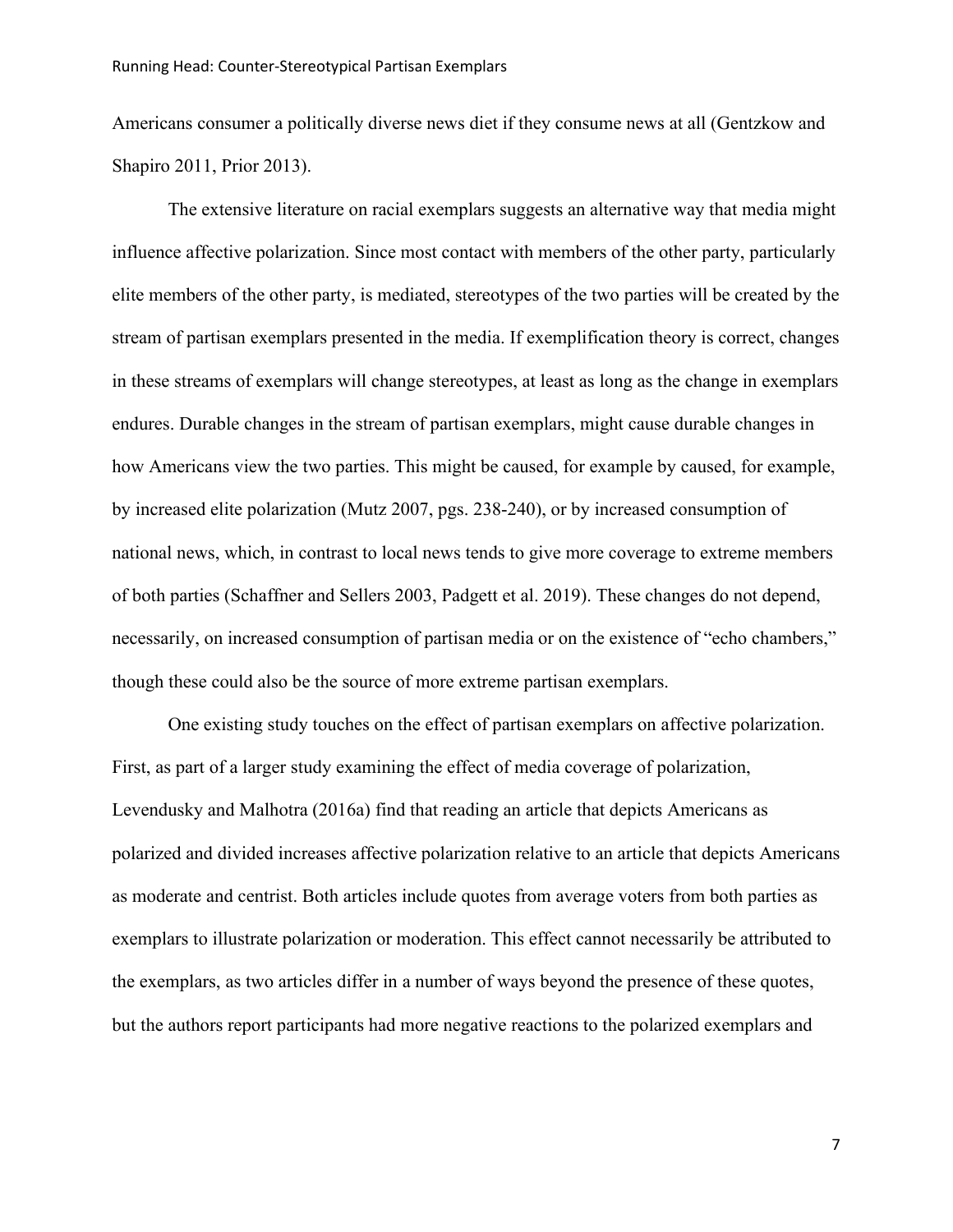viewed them as more representative of their party and suggest that these reactions could be a mechanism by which coverage of polarization drives increase polarization.

## **Hypotheses**

To test whether partisan exemplars can shape ideological stereotypes of and affect towards the out-party, we conduct a preregistered experiment where we present individuals with four out-party exemplars, operationalized here as members of Congress. These exemplars are either ideologically stereotypical (i.e. conservative Republicans and liberal Democrats) or counter-stereotypical (i.e. moderate Republicans and Democrats). We then measure out-party affect, perceptions of out-party ideology, and implicit attitudes towards the out-party. This design and hypotheses were pre-registered prior to conducting the experiment

#### $(htips://osf.io/p2g6s).$

In this paper we test three sets of hypotheses. Our primary hypothesis is that participants presented with counter-stereotypical exemplars will have more moderate perceptions of out-party ideology, relative to participants presented with stereotypical exemplars. Further, we expect that this effect will be primarily driven by participants in the counter-stereotypical exemplar condition moderating their perceptions, rather than participants in the stereotypical exemplar condition developing more extreme perceptions, because the stereotypical exemplars will be similar to the stream of exemplars commonly encountered in the media.

## *H1a: Democratic Perceptions of Republican Ideology:*

*1. Democrats in the Moderate Republican condition will report more moderate perceptions of Republican ideology than Democrats in the Conservative Republican condition.*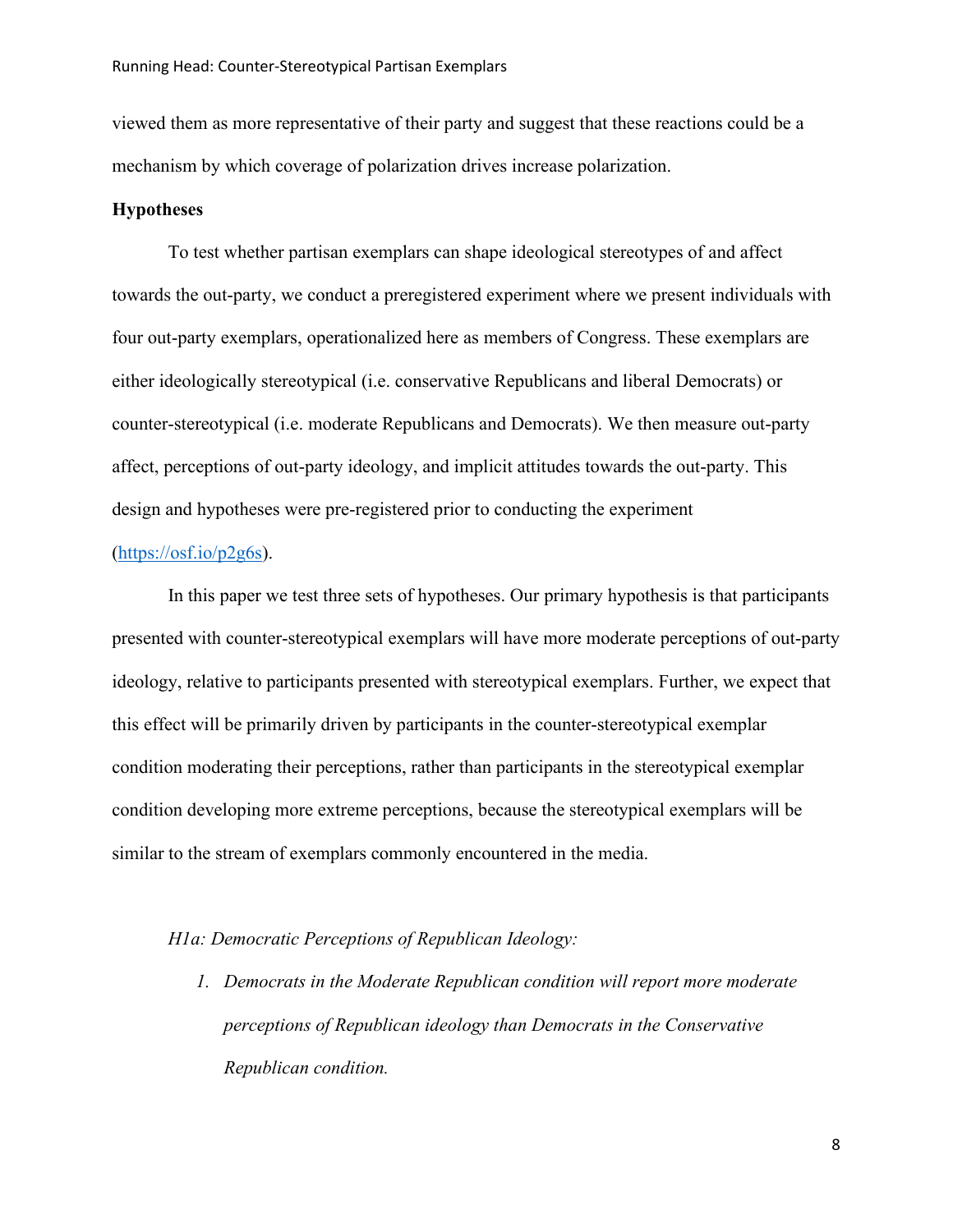- *2. This effect will be the result of Democrats in the Moderate Republican Exemplar condition having more moderate perceptions than Democrats in the control condition, not Democrats in the Conservative Republican condition having more extreme perceptions than Democrats in the control condition.*
- *H1b: Republican Perceptions of Democratic Ideology:*
	- *1. Republicans in the Moderate Democrat condition will report more moderate perceptions of Democratic ideology than Republicans in the Liberal Democrat condition.*
	- *2. This effect will be the result of Republicans in the Moderate Democrat Exemplar condition having more moderate perceptions than Republicans in the control condition, not Republicans in the Liberal Democrat condition having more extreme perceptions than Republicans in the control condition.*

As a secondary effect of changes in perceived ideological extremity, we expect that being presented with counter-stereotypical exemplars of the out-party will reduce negative affect towards the out-party. Further, we expect that this effect will be driven by counter-stereotypical exemplars improving out-party affect relative to the control condition, not by stereotypical exemplars reducing affect towards the out-party.

## *H2a: Democratic Affect towards Republicans*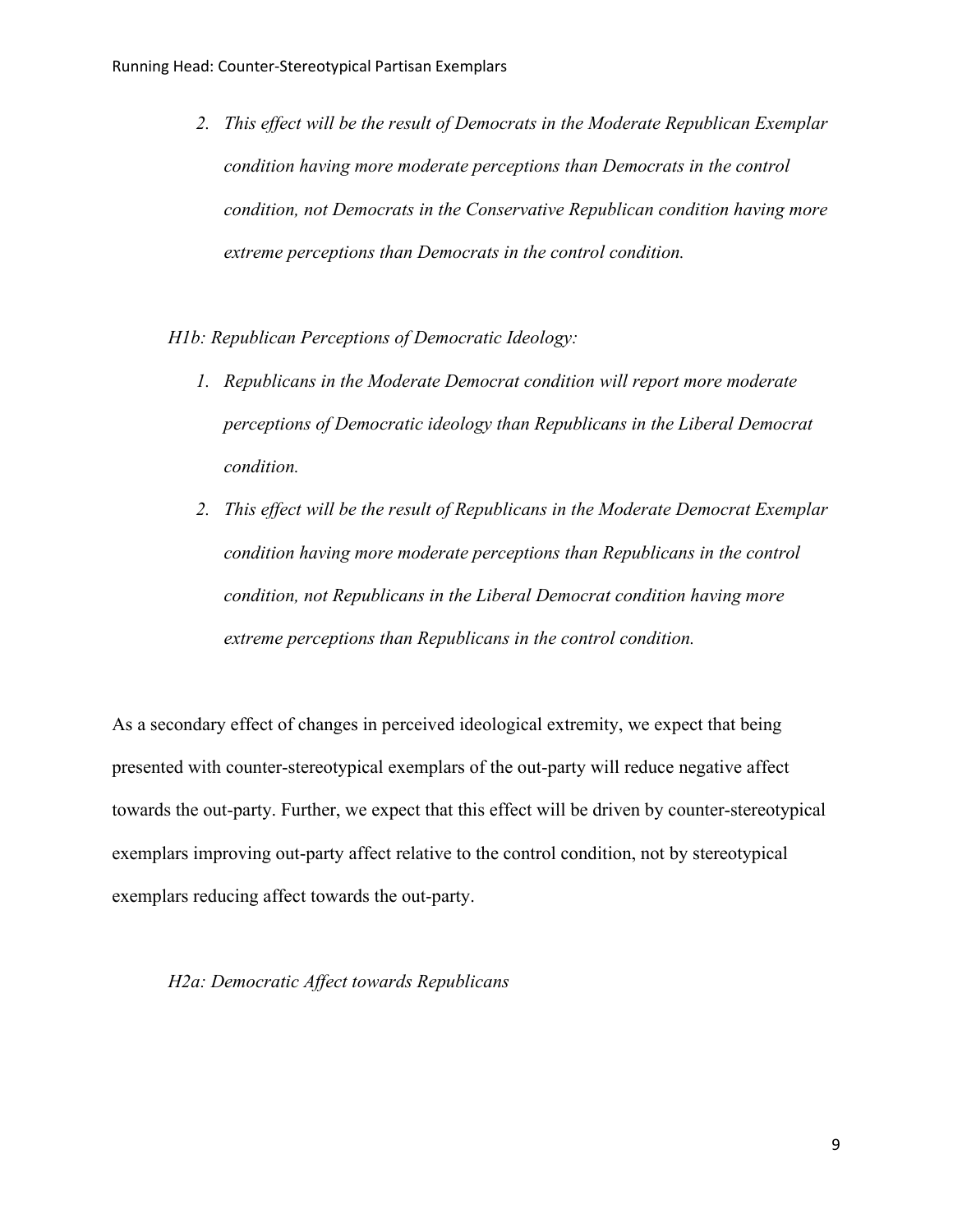- *1. Democrats in the Moderate Republican Exemplar condition will display more positive affect towards Republicans than will Democrats in the Conservative Republican Exemplar condition.*
- *2. This effect will be the result of Democrats in the Moderate Republican Exemplar condition displaying more positive affect towards Republicans than Democrats in the control condition, not of Democrats in the Conservative Republican condition displaying more negative affect than Democrats in the control condition.*

## *H2b: Republican Affect towards Democrats*

- *1. Republicans in the Moderate Democrat Exemplar condition will display more positive affect towards Democrats than will Republicans in the Liberal Democrat Exemplar condition.*
- *2. This effect will be the result of Republicans in the Moderate Democrats Exemplar condition displaying more positive affect towards Democrats than Republicans in the control condition, not of Republicans in the Liberal Democrat condition displaying more negative affect than Republicans in the control condition.*

Finally, we expect that exposure to moderate exemplars will improve implicit attitudes towards the partisan outgroup.

## *H3a: Democratic Implicit Attitudes towards Republicans*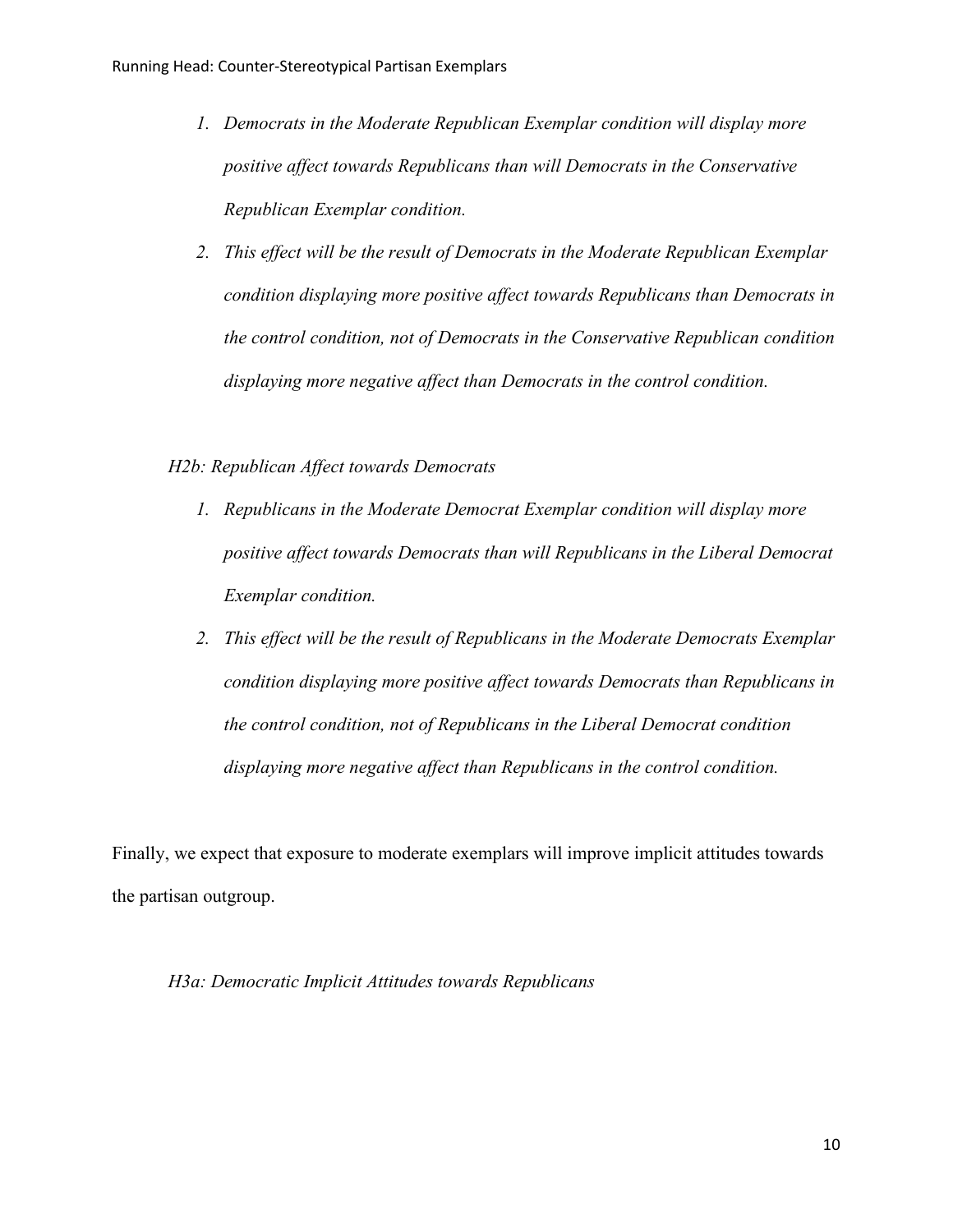- *1. Democrats in the Moderate Republican Exemplar condition will show more positive implicit attitudes towards Republicans than will Democrats in the Conservative Republican Exemplar condition.*
- *2. This effect will be the result of Democrats in the Moderate Republican Exemplar condition showing more positive implicit attitudes towards Republicans than Democrats in the control condition, not of Democrats in the Conservative Republican condition showing more negative implicit attitudes than Democrats in the control condition.*

## *H3b: Republican Affect towards Democrats*

- *1. Republicans in the Moderate Democrat Exemplar condition will show more positive implicit attitudes towards Democrats than will Republicans in the Liberal Democrat Exemplar condition.*
- *2. This effect will be the result of Republicans in the Moderate Democrats Exemplar condition showing more positive implicit attitudes towards Democrats than Republicans in the control condition, not of Republicans in the Liberal Democrat condition showing more positive implicit attitudes than Republicans in the control condition.*

## **Method**

To test these hypotheses, we conduct a survey experiment in which respondents are assigned to read about stereotypical or counter-stereotypical members of their out-party, or to a control. Notably, while the theory described above describes stereotypes as changing in response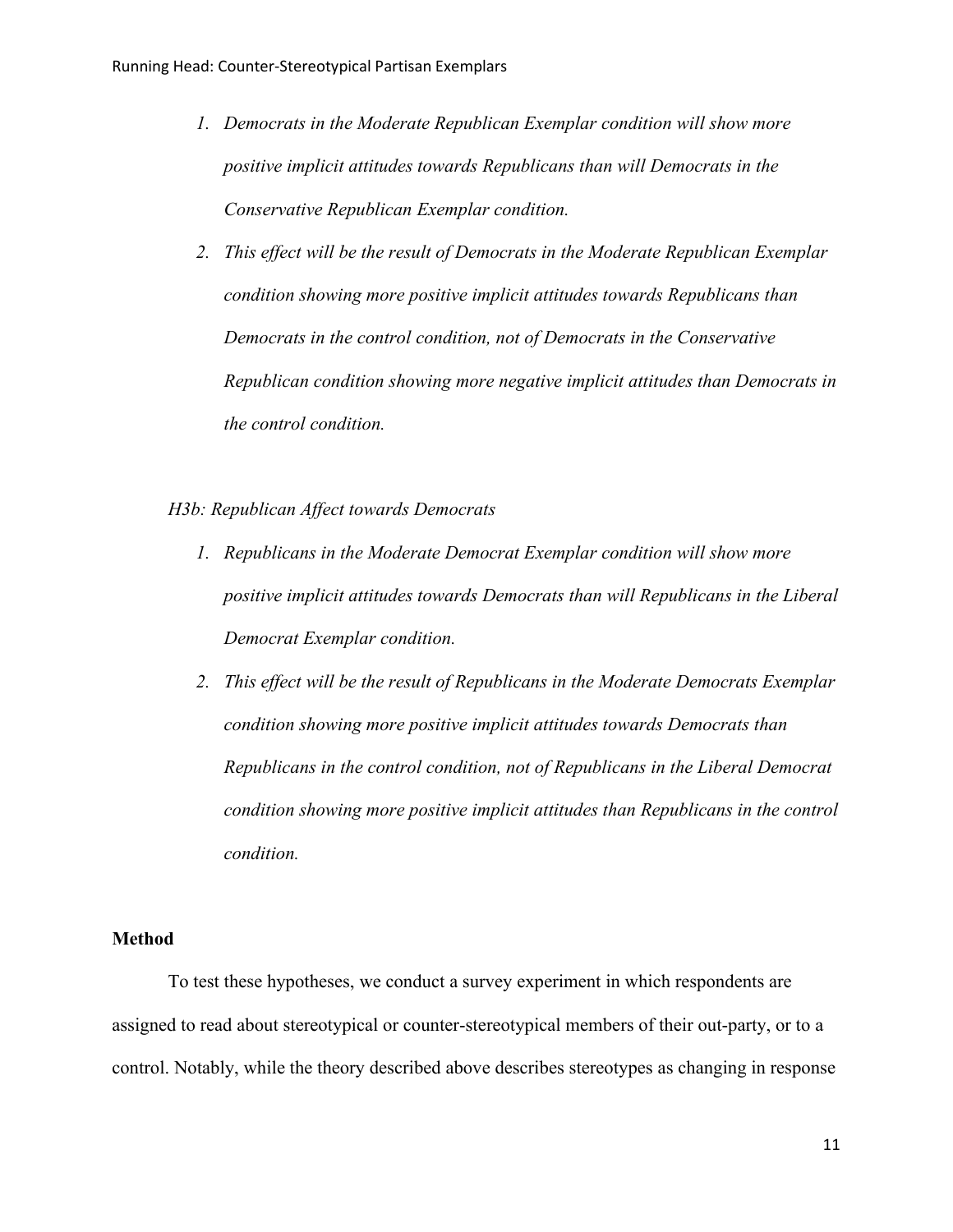#### Running Head: Counter-Stereotypical Partisan Exemplars

to changes in the stream of group exemplars, this experiment tests the effects of a single-shot treatment on stereotypes. This provides a hard test for our theory, since exposure to a handful of exemplars may not weigh much against the store of exemplars stored from years of encountering out-partisans through the mass media.

## *Pre-Test of Exemplars*

We employ sitting members of Congress as partisan exemplars in our treatments. Members of Congress are useful as exemplars because they are clearly group members and frequently appear in media accounts as exemplars of their parties. Their official position reduces the chance that they will be seen as artificial or unrealistic by subjects, as might be the case with hypothetical or fake candidates. Further, they have concrete records that can be used to characterize them as either stereotypical or counter-stereotypical, yet are, for the most part, not sufficiently well-known for people to have concrete negative or positive attitudes towards them. Finally, recent work suggesting that measures of partisan affect primarily capture affect towards party elites supports using such elites as exemplars instead of exemplars drawn from the mass public.

To ensure that the presented exemplars are perceived as ideologically moderate or extreme, we conducted a pre-test using respondents from Lucid's Theorem platform.<sup>[4](#page-11-0)</sup> We drafted profiles of ten moderate Democrats, ten liberal Democrats, ten moderate Republicans, and ten Conservative Republicans. We selected these potential exemplars based on a number of factors, including their DW-Nominate scores (Lewis et al. 2019), positions on high-profile

<span id="page-11-0"></span><sup>4</sup> Lucid is an online aggregator of survey respondents that offers demographically representative samples via quota sampling. Coppock and McClellan (2019) show that respondents from Lucid largely match ANES demographic and behavioral benchmarks; they also replicate several prominent experimental findings from probability samples using Lucid subjects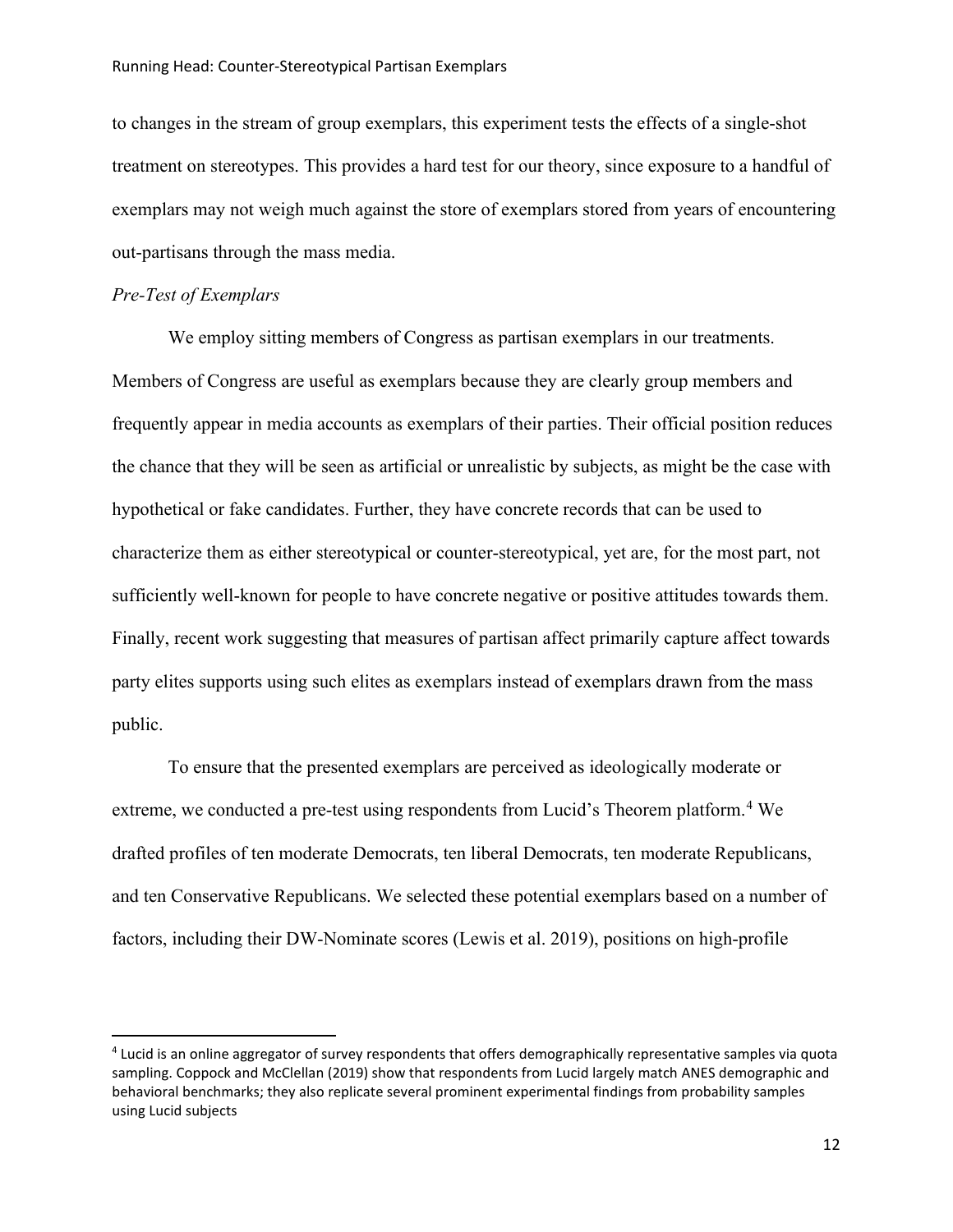issues, membership in ideological caucuses like the Blue Dog Democrats or the House Freedom Caucus, as well as our general perception of their positions and media images.

Each profile was 100-150 words long and included the member's official portrait. While the content of each profile was tailored to the member, each followed the same general form. The first sentence introduced the member and where they represented. The second provided a brief biographical history, including when they were elected and notable previously held offices or other careers highlights. The next several sentences described notable positions (e.g. "a supporter of abortion rights"), bill authorship or sponsorship (e.g. "is the author of the College for All Act, which would eliminate tuition and fees at public colleges across the United States"), votes (e.g. "was the only House Democrat from Illinois to vote against the Affordable Care Act"), or other signals of ideological stances (e.g. "is a member of the Main Street Caucus, a group of moderate Republicans in Congress," or "is seen as one of Donald Trump's biggest supporters in Congress"). A final sentence sometimes noted personal characteristics that might signal ideology or representativeness of the exemplar (e.g. "is one of only 14 naturalized citizens serving in Congress.") All these descriptors were selected to portray the member as describe generally stereotypical or counter-stereotypical ideologically in as natural a way as possible.

We pre-tested these 40 profiles using a sample of 162 respondents drawn from Lucid Theorem's online platform. Respondents were asked to read each profile and then rate the ideology of the profiled member of Congress, guess their position on four issues (taxes, immigration, abortion, and government intervention into healthcare markets), rate how representative they were of their party as a whole, and rate how positively or negatively they viewed the member. Each respondent rated the potential exemplars from one party only. The

13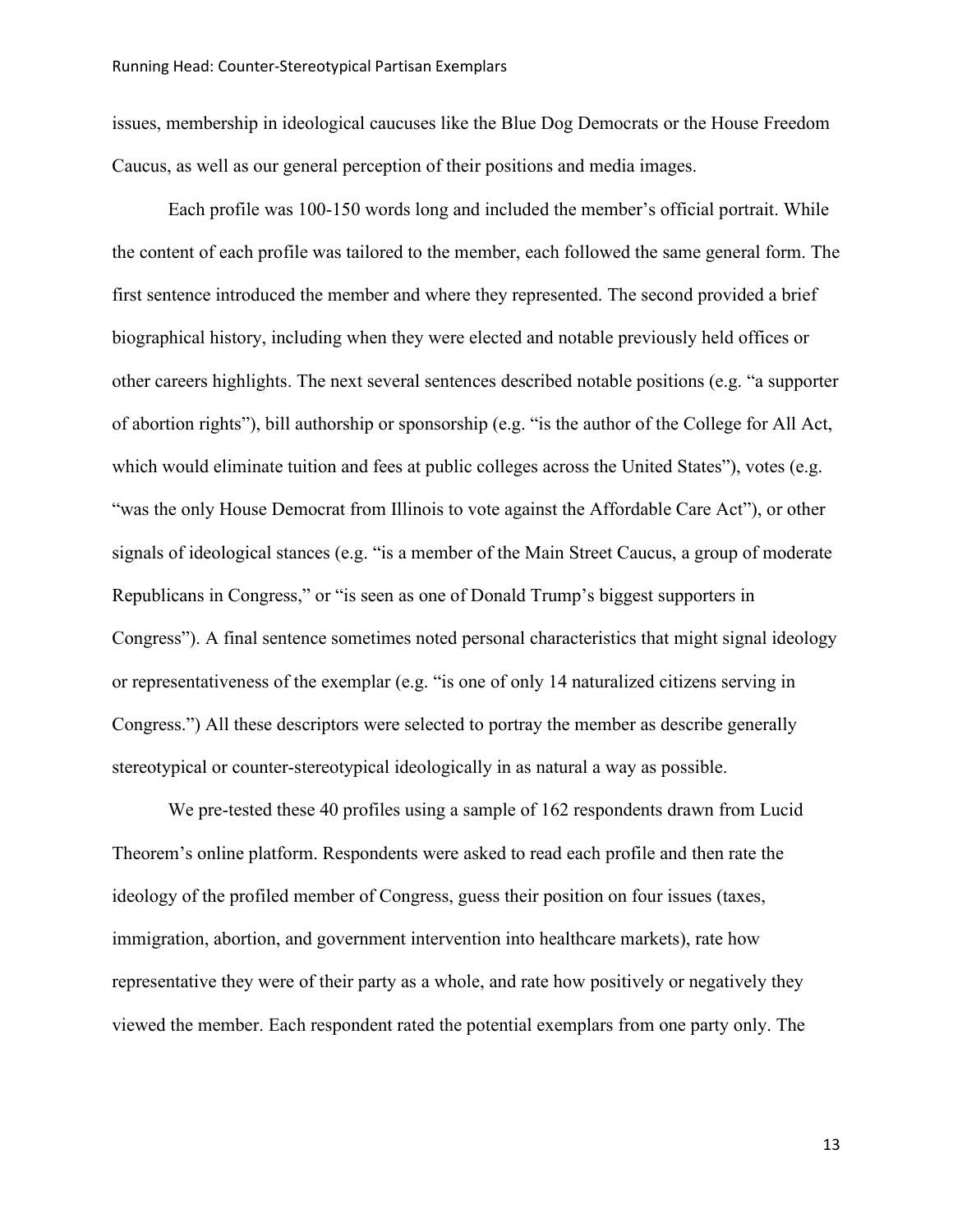#### Running Head: Counter-Stereotypical Partisan Exemplars

results of the pre-test are listed in the appendix,<sup>[5](#page-13-0)</sup> with the selected exemplars listed at the top of each category. As counter-stereotypical exemplars, we selected the three exemplars that were rated as (relatively) moderate, as well as being rated as at least moderately representative of their party as a whole. As stereotypical exemplars, we chose the exemplars that were rated as moderately conservative for Republicans and fairly liberal for Democrats, relative to the other exemplars, and as moderately representative of their party as a whole, again relative to the other exemplars. Importantly, we rely on the pre-test measures of perceived ideology and representativeness to choose exemplars that are the most stereotypical or counter-stereotypical. This does not allow us to determine which aspects of the profile (e.g. policy stances, caucus membership, demographic characteristics such as race or gender communicated in the member's official portrait), caused respondents to view them as stereotypical or counter-stereotypical.

## *Experimental Procedure*

We recruited 3,167 respondents over the Lucid Theorem platform to participate in an academic research study of people's opinions.<sup>[6](#page-13-1)</sup> Democrats and Republicans were assigned to different branches of the experiment, and true independents were divided equally between these branches. Each participant was randomly assigned to one of three conditions: a control condition, a Moderate Out-Partisan Exemplar condition or a Conservative/Liberal Out-Partisan Exemplar

<span id="page-13-0"></span><sup>5</sup> Available at [http://users.cla.umn.edu/~cdmyers/PartisanExemplarsDGReplicationSPSAAppendix12312019.docx.](http://users.cla.umn.edu/%7Ecdmyers/PartisanExemplarsDGReplicationSPSAAppendix12312019.docx)

<span id="page-13-1"></span> $6$  This sample size represents a deviation from our Pre-Analysis Plan, which called for recruiting 1,733 respondents. This sample size was determined by the number of respondents necessary to achieve .8 power to detect a difference of means of Cohen's *d* = .35 on the partisan BIAT. Since the BIAT can only be completed by respondents using devices with keyboards, we expected 866 of the 1,733 responses to complete the BIAT, of whom 760 would provide useable responses. However, the percentage of respondents who completed the BIAT was, in fact, closer to 25%, partially because a higher percentage of respondents than expected used mobile devices and partially because a significant percentage of those with keyboards had difficulty with the BIAT. To achieve the pre-specified power for the BIAT, we recruited an additional 1,212 respondents. We also include data from 220 respondents who completed the treatment and provided responses to at least one independent variable, but who did not complete the survey and thus were not counted as completes by Lucid.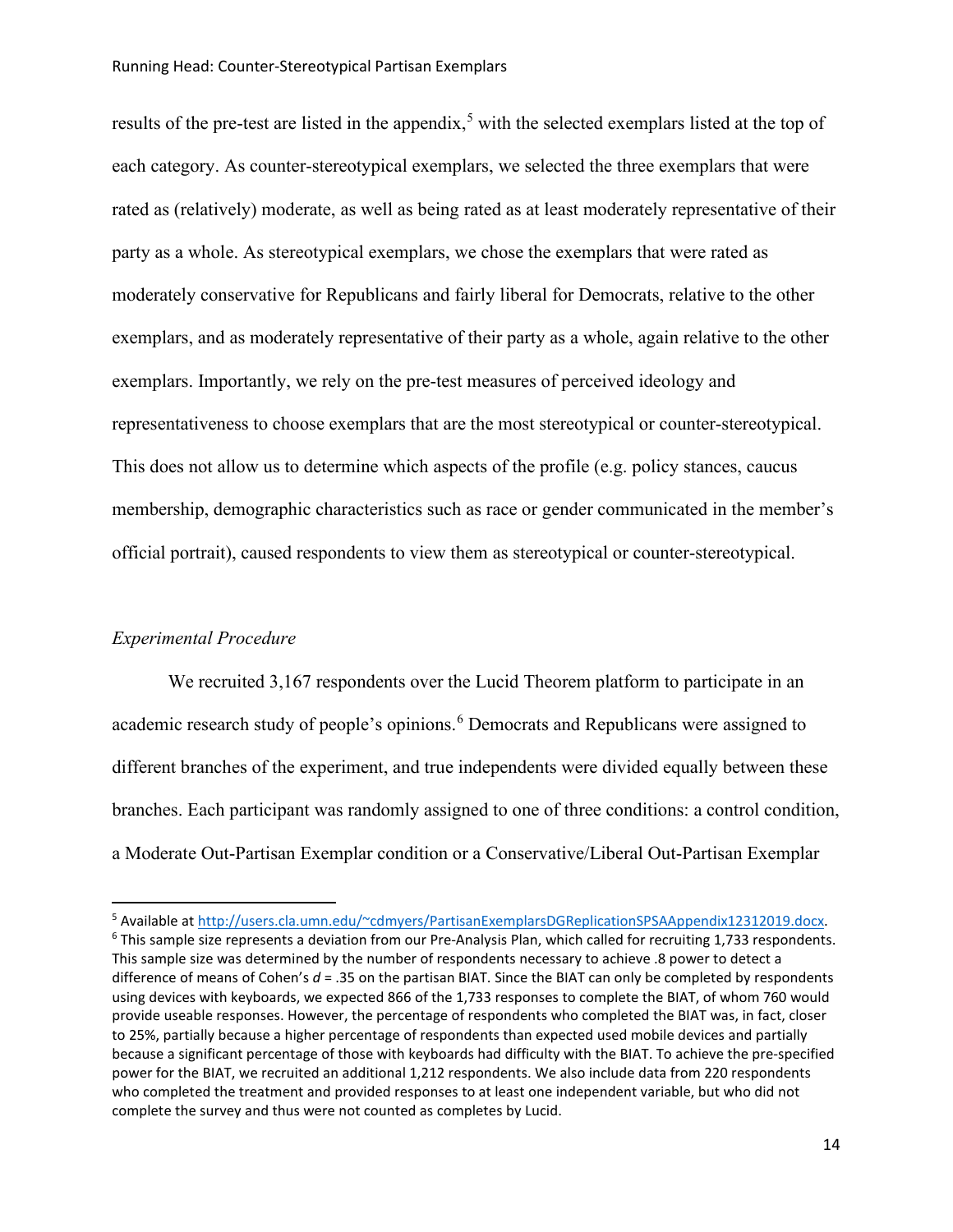condition. To reduce variance and facilitate the calculation of heterogeneous treatment effects, participants were assigned to experimental conditions using block randomization, blocking on strength of partisanship and a binary indicator of political interest split at the expected median.

Participants first answered two pre-treatment questions measuring interest in politics. After these, participants in non-control conditions were introduced to the treatment with the following instruction: "Thank you for taking part in this study of people's opinions about individual members of Congress. There are 435 members of Congress and we find that most people don't know much about members other than their own representatives. In this part of the study we will present you with four brief profiles of ordinary members of Congress. Please read each profile carefully. You've been selected to view randomly-selected, ordinary members the <Republican/Democratic> Party. After each profile, we will ask you two questions to get your thoughts about the member of Congress."

Participants were then presented sequentially with four profiles. All Democrats (Republicans) read the same profile first, that of a conservative Republican (liberal Democrat). Those in the Moderate conditions then read profiles of three moderate Republicans/Democrats while those in the Liberal Democrat or Conservative Republican condition read profiles of three conservative Republicans or liberal Democrats. At the bottom of each profile two questions asked subjects how familiar they were with the member of Congress and how positive or negative they felt towards the member of Congress. These questions were intended to encourage participants to actively think about the exemplar in a way that would not encourage or discourage sub-typing by, for example, asking how liberal or conservative or how representative they perceived the exemplar to be.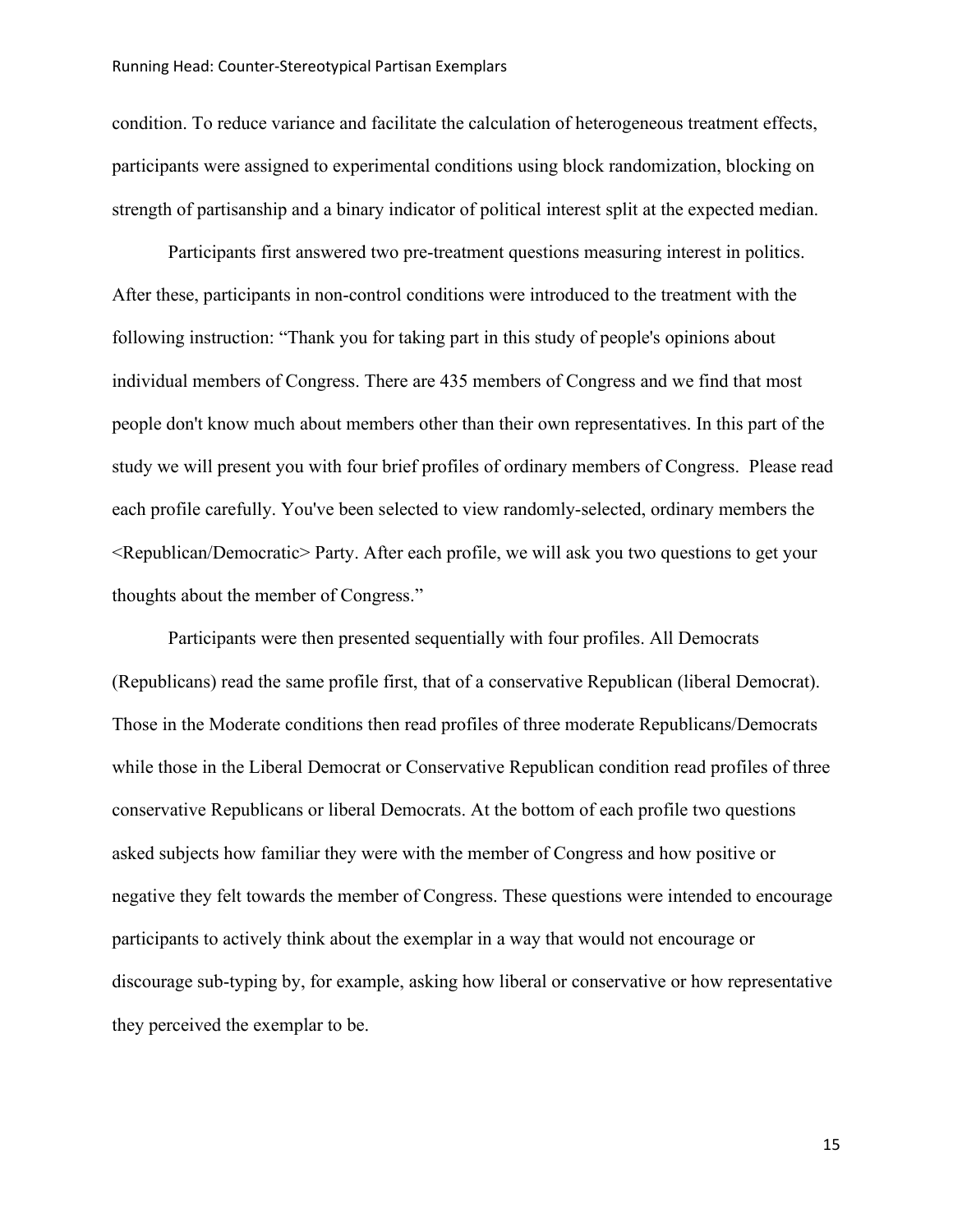Following these four profiles, participants completed measures of out-party affect and perceptions of the two parties' ideologies, the order of which was counter-balanced. Respondents who were not using mobile devices then completed the partisan brief implicit attitude test. The complete survey can be seen at [https://osf.io/ax52t/.](https://osf.io/ax52t/)

## *Measures*

We use the measure of partisanship in Lucid's demographic data, which uses a standard [7](#page-15-0)-point ANES format.<sup>7</sup> We measure political interest using two items,<sup>[8](#page-15-1)</sup> which we used to create an additive index (Cronbach's  $\alpha$  = .87). After treatment, we measure perceptions of out-party ideology using two measures. First, we ask respondents to place the average Republican and average Democrat on a standard seven-point ideological scale. Second, following Levendusky and Malhotra (2016), we ask respondents to place the average Republican and the average Democrat on three issue position scales: capital gains taxes, deportation of immigrants who arrived as children, and abortion. We expected these three measures to produce an additive index, but because of low scale reliability (Cronbach's  $\alpha$  = .52 for Democrats' issue positions, .53 for Republicans' issue positions) we analyze these items separately.

We use three different measures of out-party affect, drawn from Druckman and Levendusky (2019). First, the out-party feeling thermometer, corrected for individual neutral

<span id="page-15-1"></span><span id="page-15-0"></span><sup>&</sup>lt;sup>7</sup> We know of no work that evaluates the reliability of Lucid-supplied demographics. In the pretest ( $n = 147$ ) we asked the traditional ANES 7-point question and compared this to the Lucid-supplied party ID. For 83.7% of respondents, response to this question matched the Lucid-supplied party ID question exactly; for an additional 10.9% of respondents the party matched, but strength of partisanship was different. Based on this, we are fairly comfortable relying on the Lucid-supplied measurement, particularly as this provides us with a pre-treatment measure (Montgomery et al. 2018) that does not run the risk of priming partisanship (Klar et al. 2019). <sup>8</sup> These questions are "Generally speaking, how interested are you in politics?" with response options Extremely interested (1), Very interested (2), Somewhat interested (3), Slightly interested (4), Not at all interested (5) and "How much of the time would you say you follow what's going on in government and public affairs?" with response options Most of the time (1), Some of the time (2), Only now and then (3), and Hardly at all (4).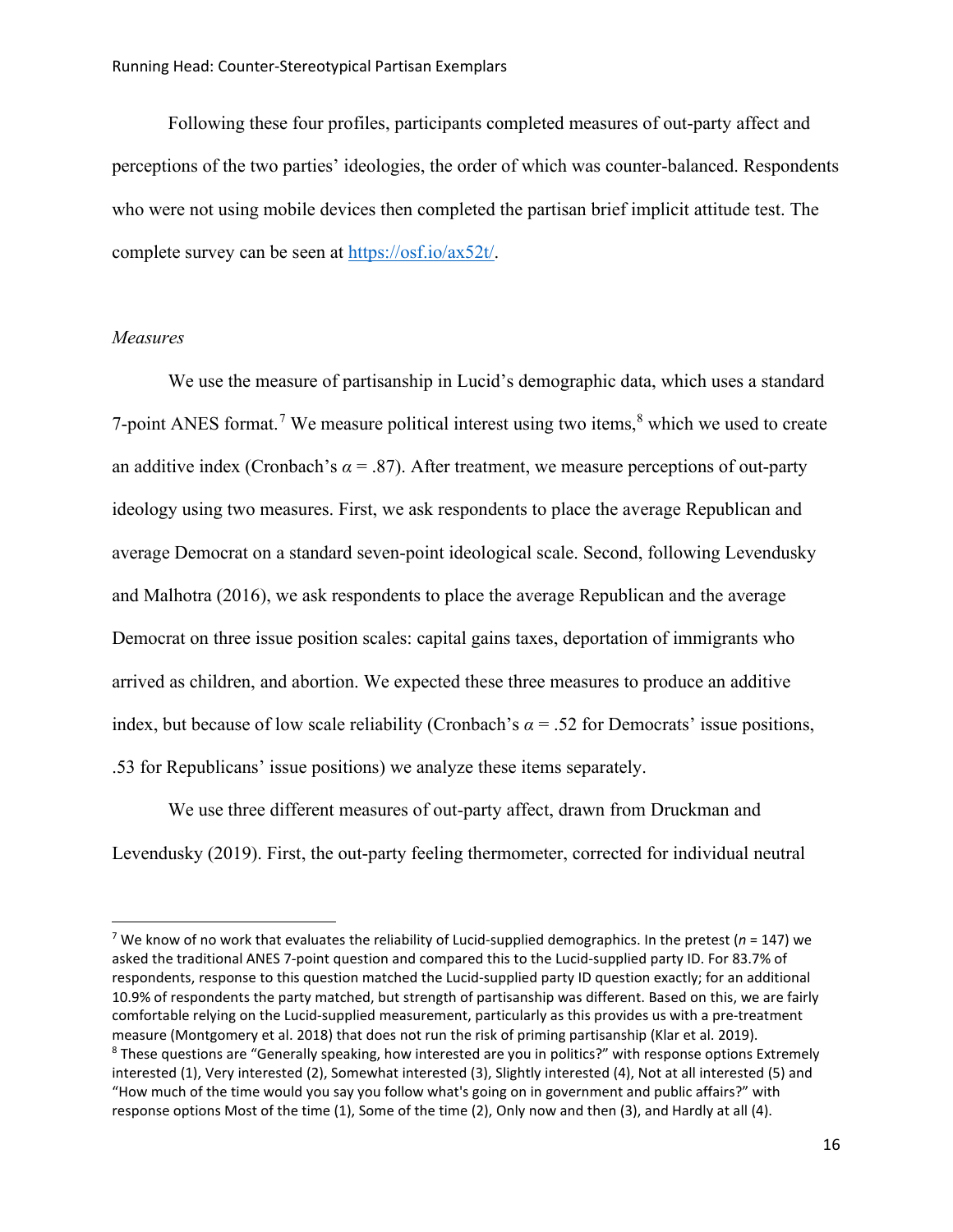point by subtracting the mean score of four other feeling thermometers (labor union, big business, feminists, Christian fundamentalists) as suggested by Winter and Berinsky (1999). Second, an index of two items measuring trust in each party ( $\alpha$  = .90 for trust in Democrats, .89 for trust in Republicans).<sup>[9](#page-16-0)</sup> Third, an index of three social distance measures ( $\alpha$  = .88 for social distance from Democrats, .89 for social distance from Republicans). [10](#page-16-1) We measure implicit attitudes using a version of the Partisan Brief Implicit Attitudes Test described in Iyengar and Westwood (2015) to measure implicit attitudes towards the out-party, implemented in Qualtrics using Carpenter et al. (2019)'s *R* package, and scored using the procedure recommended by Nosek et al. (2014).

## **Analysis**

We analyze Republicans and Democrats separately. For both sub-samples, we evaluate hypotheses using difference in means tests, accounting for the experiment's blocking scheme. We generate confidence intervals and *p*-values (one-sided, in the hypothesized direction) using randomization inference. For analyses comparing moderate to liberal/conservative conditions we drop inattentive respondents, defined as respondents who spend less than eight seconds on the initial profile. Since this profile was the same for moderate and conservative conditions, this provides a pre-treatment measure of respondent attentiveness. For hypotheses comparing a

<span id="page-16-0"></span><sup>&</sup>lt;sup>9</sup> These items asked "How much of the time do you think you can trust <Republicans/Democrats> to do what is right for the country?" with response options "Almost always" (5), "Most of the time" (4), "About half the time" (3), "Once in a while" (2), "Almost never" (1) and "Do you trust Republicans to work for the interests of average Americans?" with response options "Definitely yes" (4), "Probably yes" (3), "Probably not" (2), and "Definitely not"  $(1).$ 

<span id="page-16-1"></span><sup>&</sup>lt;sup>10</sup> These are "How comfortable are you having close personal friends who are <Republicans/Democrats>?" and "How comfortable are you having neighbors on your street who are <Republicans/Democrats>?", both with response options "Extremely comfortable" (4), "Somewhat comfortable" (3), "Not too comfortable" (2), and "Not at all comfortable" (1), and "Suppose a son or daughter of yours was getting married. How would you feel if he or she married a <Republican/Democrat>?" with response options "Not at all upset" (4), "Not too upset" (3), "Somewhat upset" (2), and "Extremely upset" (1).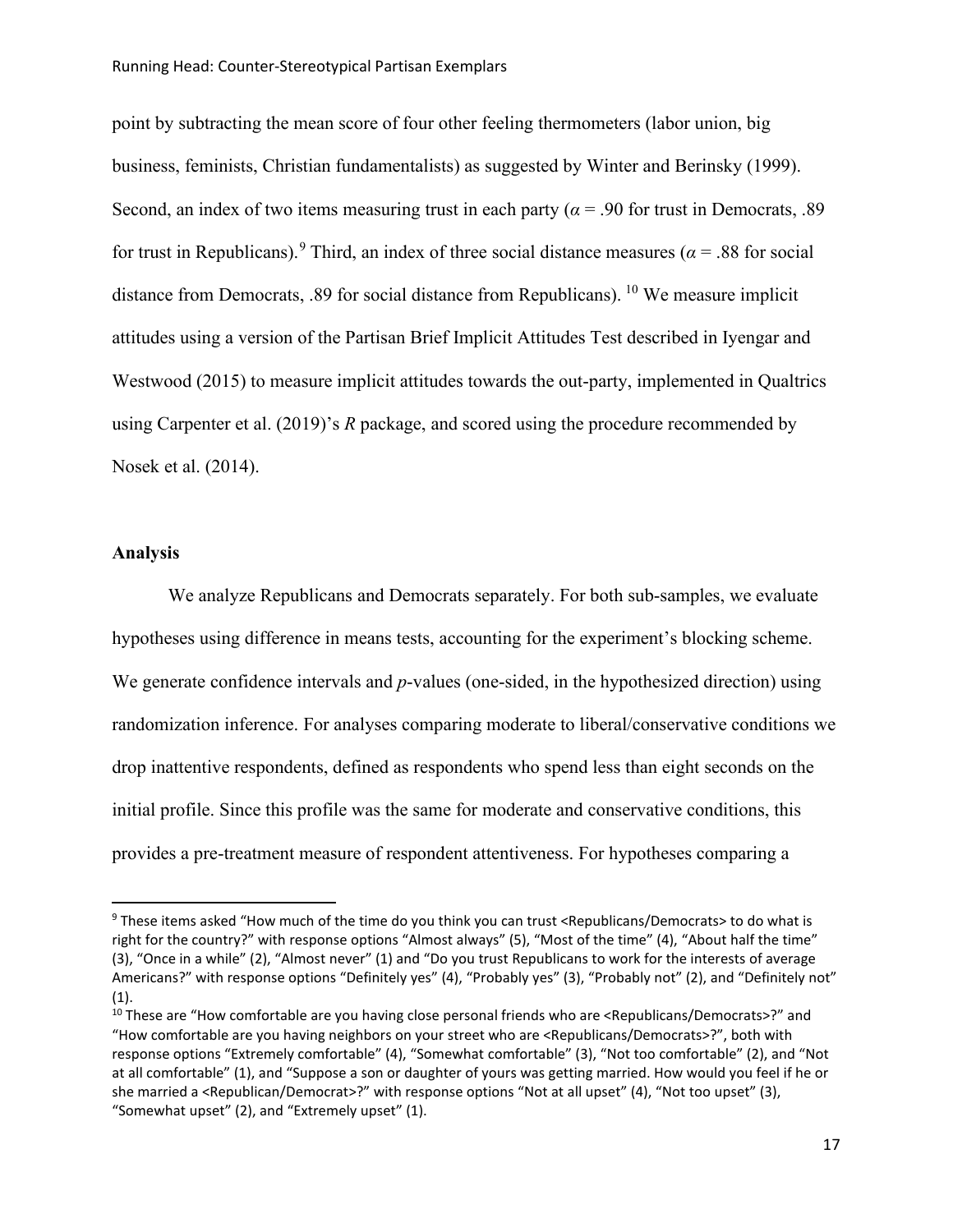treatment condition to the control condition we cannot perform a similar calculation, since the control condition did not see any profiles. Instead, we calculate the Intent-to-Treat effect (ITT) using all subjects, and the Complier Average Causal Effect (CACE), treating respondents in the treatment condition who spent eight second or more on the first profile as compliers (Harden et al. 2019).

#### **Results**

For all results, we report the one-sided *p*-value in the hypothesized direction, as well as the standardized effect size (Cohen's *d*), which is the difference in means divided by the pooled standard deviation. To provide a sense of the substantive scale of the effects, we also show the standardized difference on the outcome variable between all Democrats/Republicans (including leaners) in the sample and all true independents in the sample.

## *Exemplars and Perceptions of Out-Party Ideology*

Figure 1 shows the first test of H1, the hypothesis that moderate exemplars will moderate stereotypes of out-party ideology by pushing perceptions of Democratic ideology in a conservative direction and perceptions of Republican ideology in a liberal direction. The top panel shows the effect of moderate Democratic exemplars on Republicans' perceptions, as compared to liberal Democratic exemplars. We find statistically significant effects in the expected direction for perceived general ideology ( $p = .004$ ,  $d = .18$ ,  $d$  Reps/Inds = .51), position on immigration ( $p = .002$ ,  $d = .19$ ,  $d_{\text{Rep/Inds}} = .53$ ), and position on abortion ( $p = < .001$ ,  $d = .26$ , *d*  $Res/Inds = .47$ ); the effect on perceived position on taxes is in the expected direction but not statistically significant ( $p = .219$ ,  $d = .05$ ,  $d_{\text{Reps/Inds}} = .34$ ). The size of these effects re

18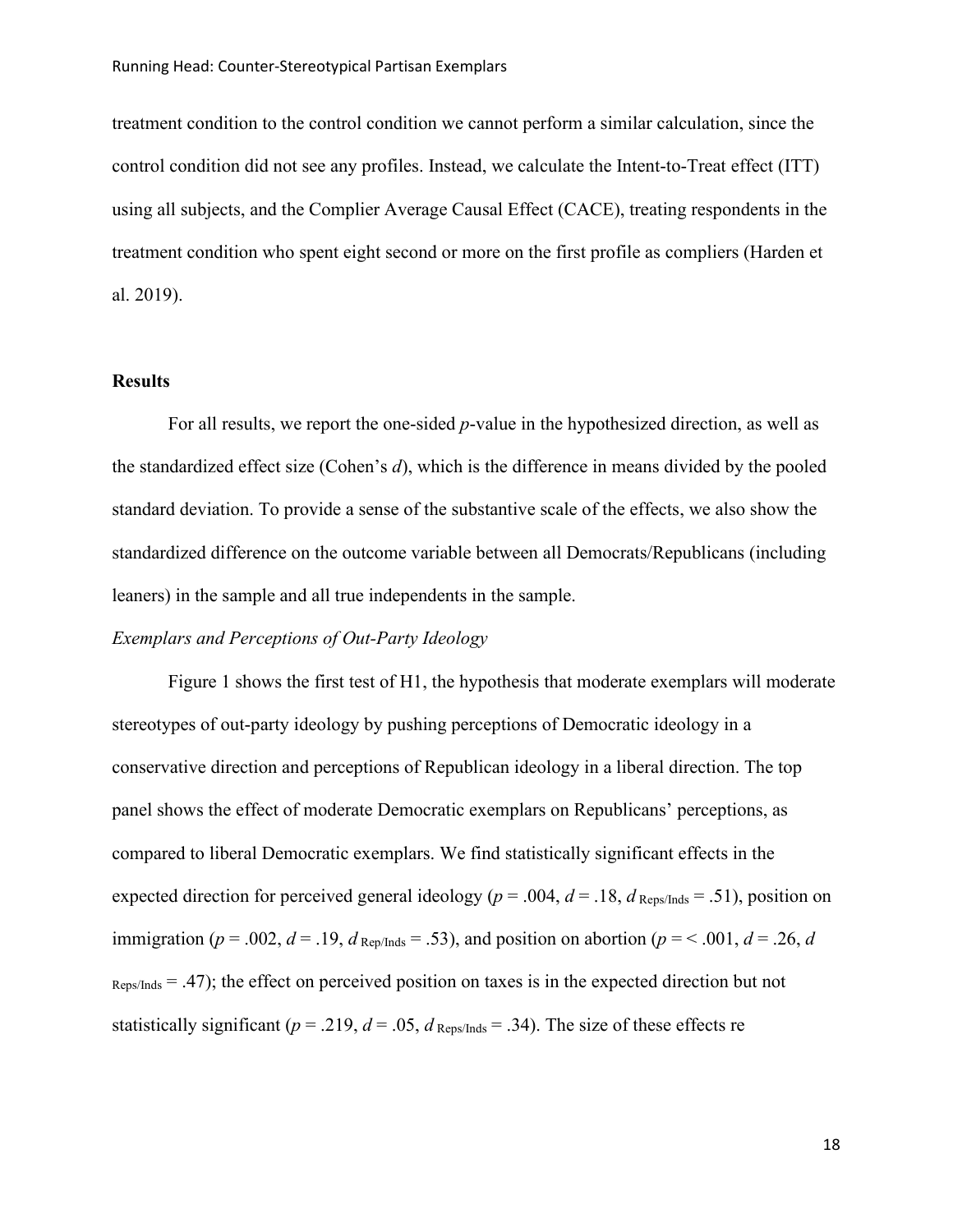$0.0$ 

 $-0.3 -$ 

 $-0.6 -$ 

General Ideology

substantively meaningful equivalent to roughly one-third the size of the difference between true independents and Republicans in the full sample.



Effect of Moderate Exemplars on Rep Perceptions of Dem Ideology (vs. Extreme)

**Figure 1: Effect of Moderate vs. Extreme Exemplars on Perceptions of Out-Party Ideology**

Issue (90% Confidence Intervals)

**Taxes** 

Immigration

Abortion

The effect of moderate Republican exemplars on Democrats is less consistent (Figure 1b), though still primarily in the expected direction. The effect on perceived position on abortion statistically significant ( $p = .049$ ,  $d = .10$ ,  $d$  Dems/Inds = .20), and the effect on perceived position on immigration marginally so ( $p = .067$ ,  $d = .10$ ,  $d_{Dems/Inds} = .27$ ), but the effect on perceived general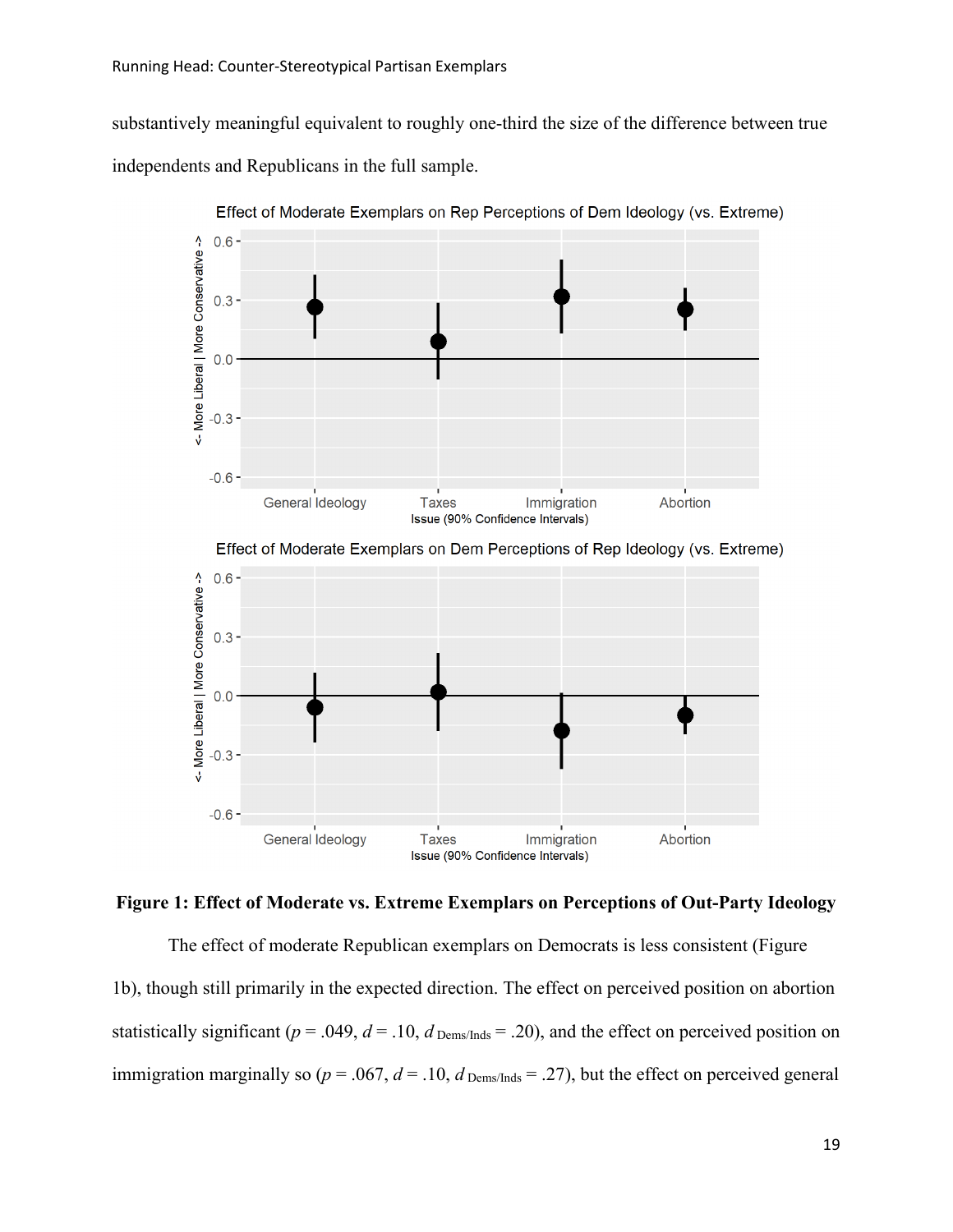ideology not significant ( $p = .297$ ,  $d = .03$ ,  $d$  Dems/Inds = .26) and the effect on perceived position on taxes in the wrong direction, though essentially zero ( $p = .559$ ,  $d = .01$ ,  $d_{Dems/Inds} = .13$ ). While the size of the effects of moderate Republican exemplars on Democrats is smaller than the effect of moderate Democratic exemplars on Republicans, they are of a similar magnitude relative to the difference between true independents and Democrats in the full sample.



Effect of Moderate Exemplars on Rep Perceptions of Dem Ideology (vs. Control)

**Figure 2: Effect of Dem Exemplars vs. Control on Rep Perceptions of Dem Ideology**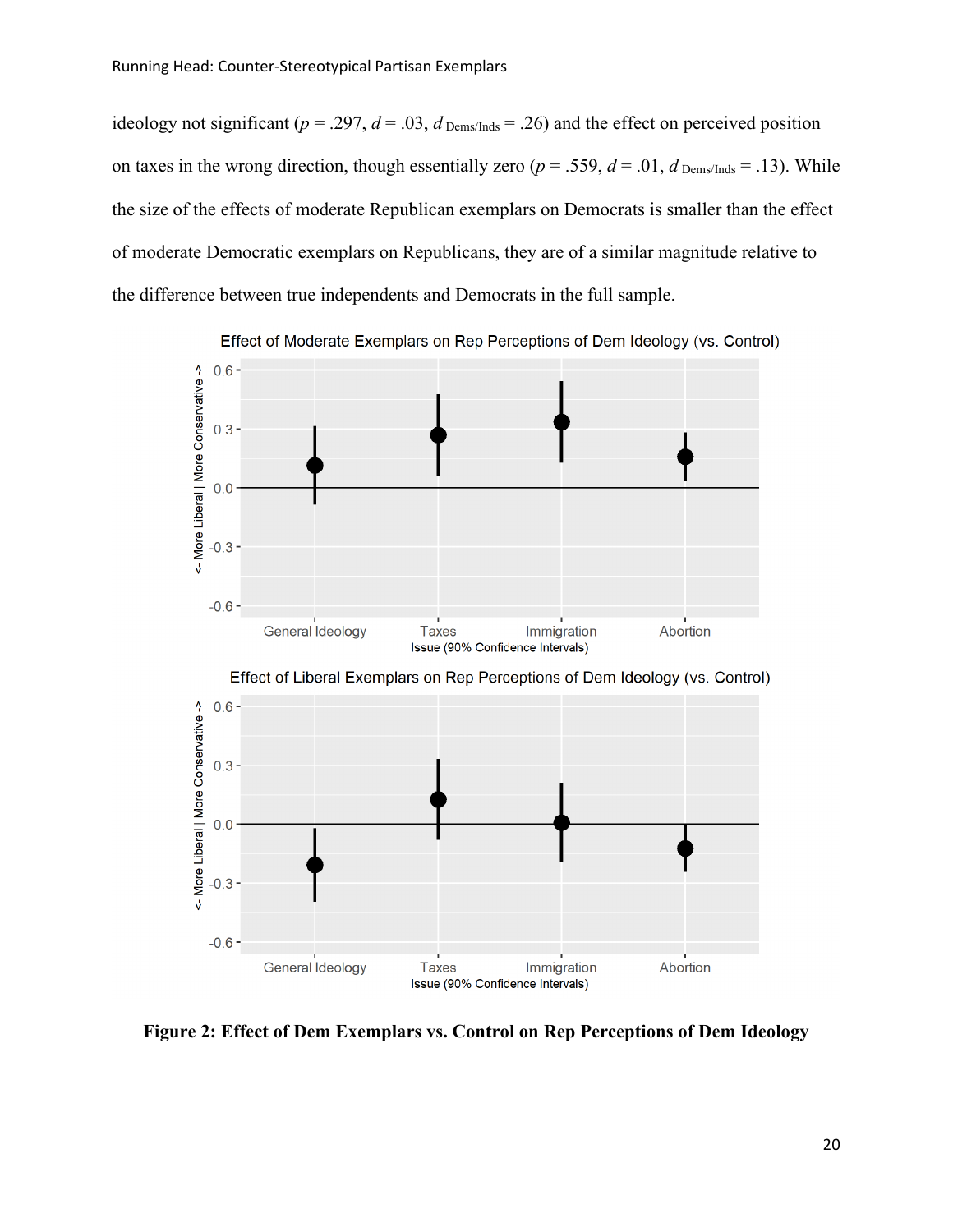On the whole, these results suggest that moderate exemplars can moderate perceptions of out party ideology, though the effects were larger for Republicans in our sample than for Democrats and for some issues (abortion and immigration) than others (general ideology and taxes). *H1a1* and *H1b1* posit that these effects will be the result of participants in the moderate exemplar conditions moderating their views of out-party ideology, not of participants in the conservative/liberal exemplar conditions growing to view the out-party as more extreme. To evaluate this, we compare both treatment conditions to the control condition. Figure 2 shows the CACE of moderate Democratic exemplars (Panel A) and liberal Democratic exemplars (Panel B) vs. the control condition. For Republicans the effect of moderate exemplars is in the expected direction, moving perceptions on all four measures in a conservative direction, and the effect is statistically significant for taxes ( $p = .016$ ,  $d = .16$ ,  $d$  Reps/Inds = .34), immigration ( $p = .004$ ,  $d =$ .21,  $d_{\text{Reps/Inds}} = .54$ ), and abortion ( $p = .018$ ,  $d = .18$ ,  $d_{\text{Reps/Inds}} = .48$ ), though not general ideology  $(p = .171, d = .08, d_{\text{Reps/Inds}} = .51)$ . Consistent with expectations, there is evidence of an effect of liberal exemplars moving perceptions of issue positions in a liberal direction on general ideology  $(p = .035, d = .15, d_{\text{Reps/Inds}} = .51)$  and abortion  $(p = .044, d = .14, d_{\text{Reps/Inds}} = .48)$ , though the effect is negligible for immigration ( $p = .472$ ,  $d = .01$ ,  $d_{\text{Reps/Inds}} = .54$ ), and in the opposite direction, though not statistically significant for taxes ( $p = .156$ ,  $d = .08$ ,  $d_{\text{Reos/Inds}} = .34$ ).

The effect on Democratic perceptions of Republican ideology (Figure 3), is more mixed. Relative to the control condition, moderate Republican exemplars have a negligible effect on perceptions of Republicans' general ideology ( $p = .374$ ,  $d = .02$ ,  $d_{\text{Dems/Inds}} = .26$ ) and position on abortion ( $p = .433$ ,  $d = .01$ ,  $d$  Dems/Inds = .20), and the opposite of the expected effect on perceived position on taxes ( $p = .046$ ,  $d = .11$ ,  $d_{Dems/Inds} = .13$ ). Only for perceived position on immigration do moderate exemplars have a statistically significant effect in the expected direction(*p* = .018, *d*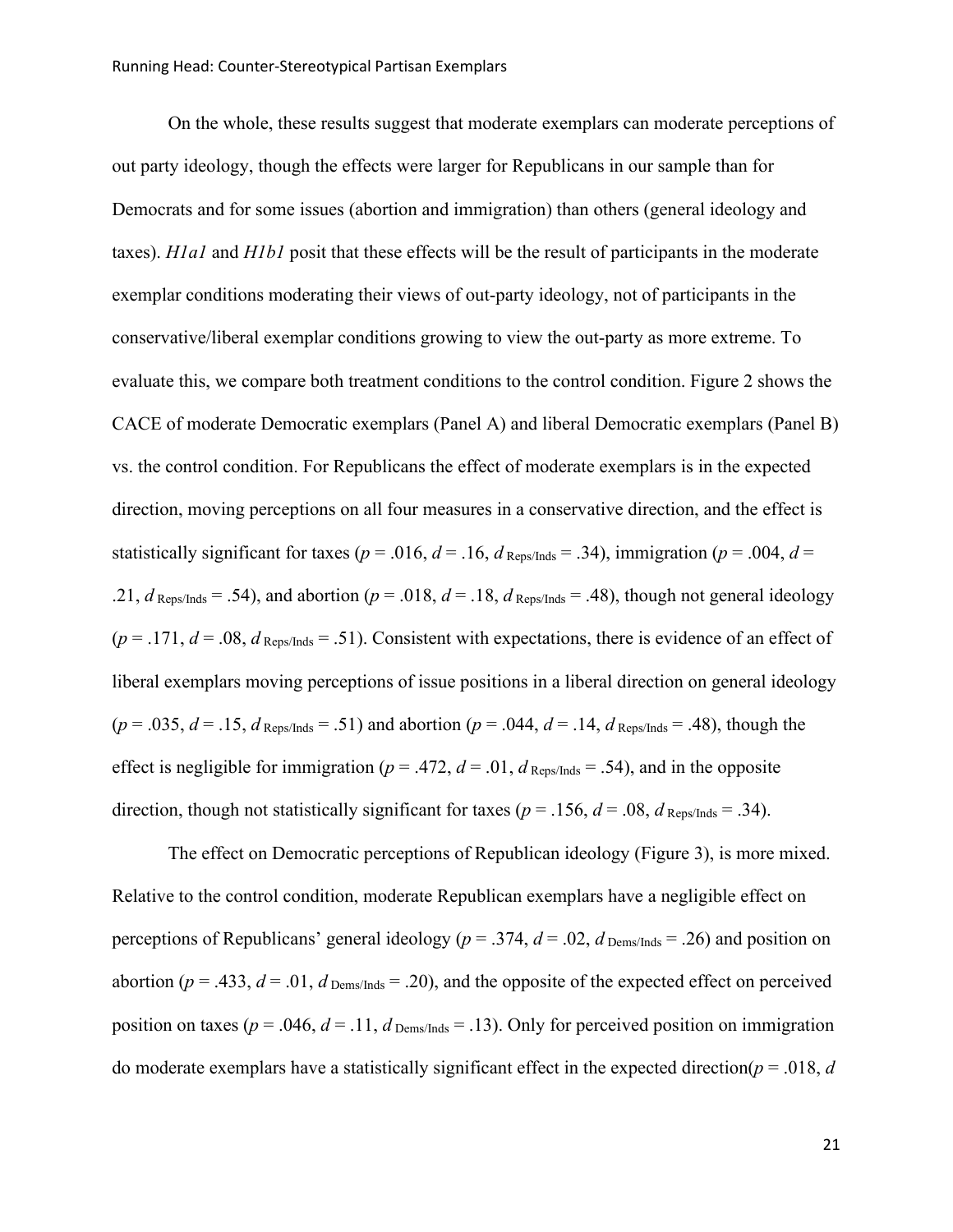$0.3 -$ 

 $0.0$ 

 $-0.3 -$ 

 $-0.6 -$ 

General Ideology

 $= .14$ , *d* Dems/Inds  $= .27$ ). In contrast, the effect of conservative exemplars is largely in line with expectations, with negligible effects on perceptions of general ideology (*p* = .370, *d* = .02, *d* Dems/Inds = .26), taxes ( $p = .266$ ,  $d = .04$ ,  $d$  Dems/Inds = .13), and immigration ( $p = .067$ ,  $d = .05$ ,  $d$  $D_{\text{ems/Inds}} = .27$ , while only the effect on abortion approaches statistical significance ( $p = .087$ ,  $d =$ .10,  $d$  Dems/Inds = .20).





**Figure 3: Effect of Rep Exemplars vs. Control on Dem Perceptions of Rep Ideology**

Issue (90% Confidence Intervals)

Immigration

**Taxes** 

Abortion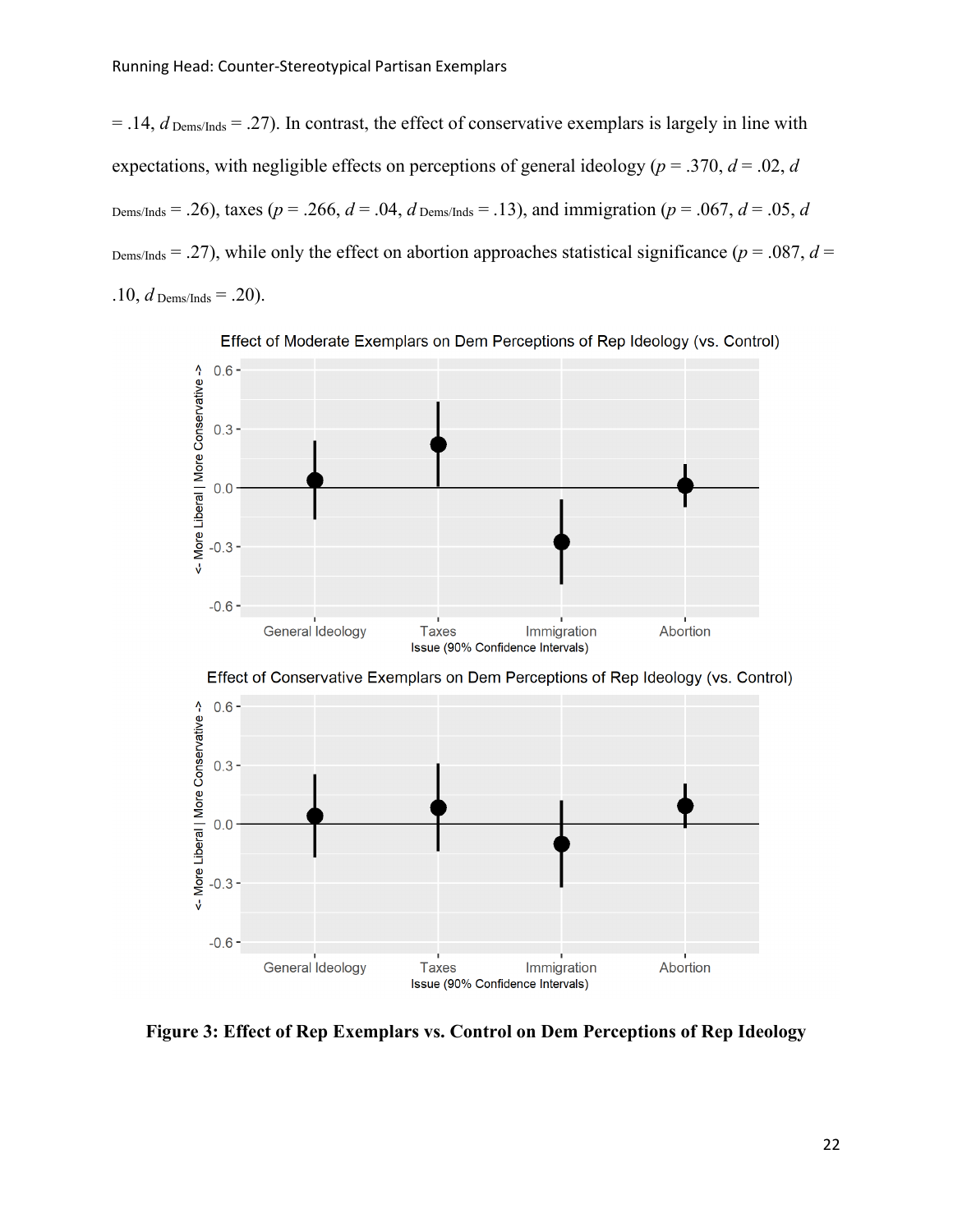

Effect of Mod Exemplars on Reps' Affect Towards Dems



In summary, the moderate exemplars treatment moderated perceptions of out-party ideology relative to the liberal/conservative exemplars condition, though the observed effect is larger and more consistent for Republicans than for Democrats, and for some issues (abortion, immigration), than others (taxes). A simple explanation of this difference across issues is that the profiles of members of Congress tended to feature more discussion of social and cultural issues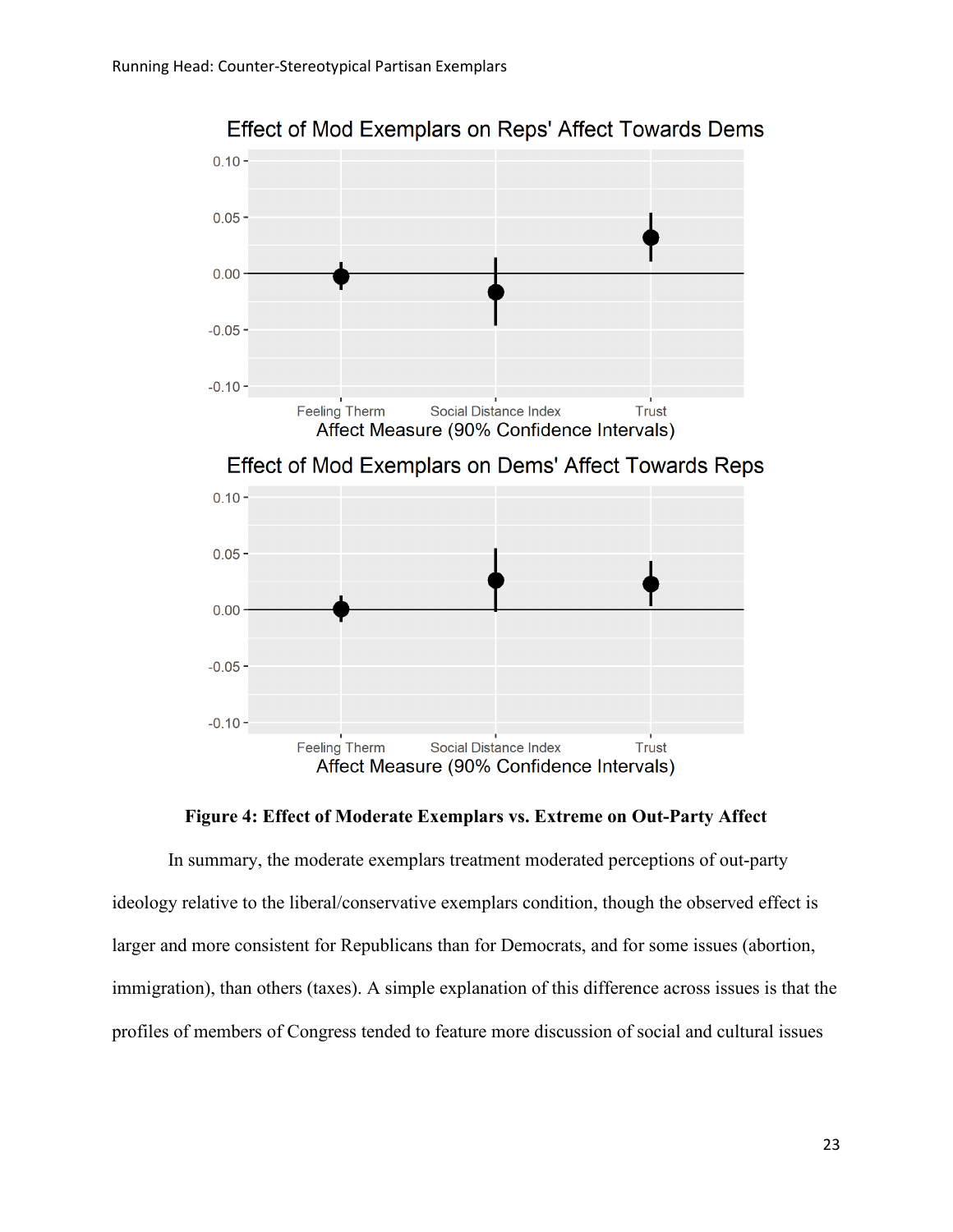than of economic issues.<sup>[11](#page-23-0)</sup> There is some evidence that this effect is driven primarily by the effect of moderate exemplars moving perceptions of out-party ideology in a moderate direction, as opposed to ideological exemplars moving perceptions of out-party ideology in an ideologically stereotypical direction, though this evidence is weaker.



Effect of Ideoerate Exemplars on Republicans' Affect Towards Democrats (vs. Control)



**Figure 5: Effect of Dem Exemplars vs. Control on Rep Affect Towards Dems**

<span id="page-23-0"></span> $11$  11 of 14 profiles explicitly mentioned abortion, and the most frequently mentioned issues besides abortion were LGBTQ issues (nine profiles), gun control (seven profiles) and environmental issues (six profiles), especially climate change. In contrast, only three profiles explicitly mentioned taxes, and the only other economic issue mentioned by more than one profile were the minimum wage (three profiles), and Obamacare (three profiles).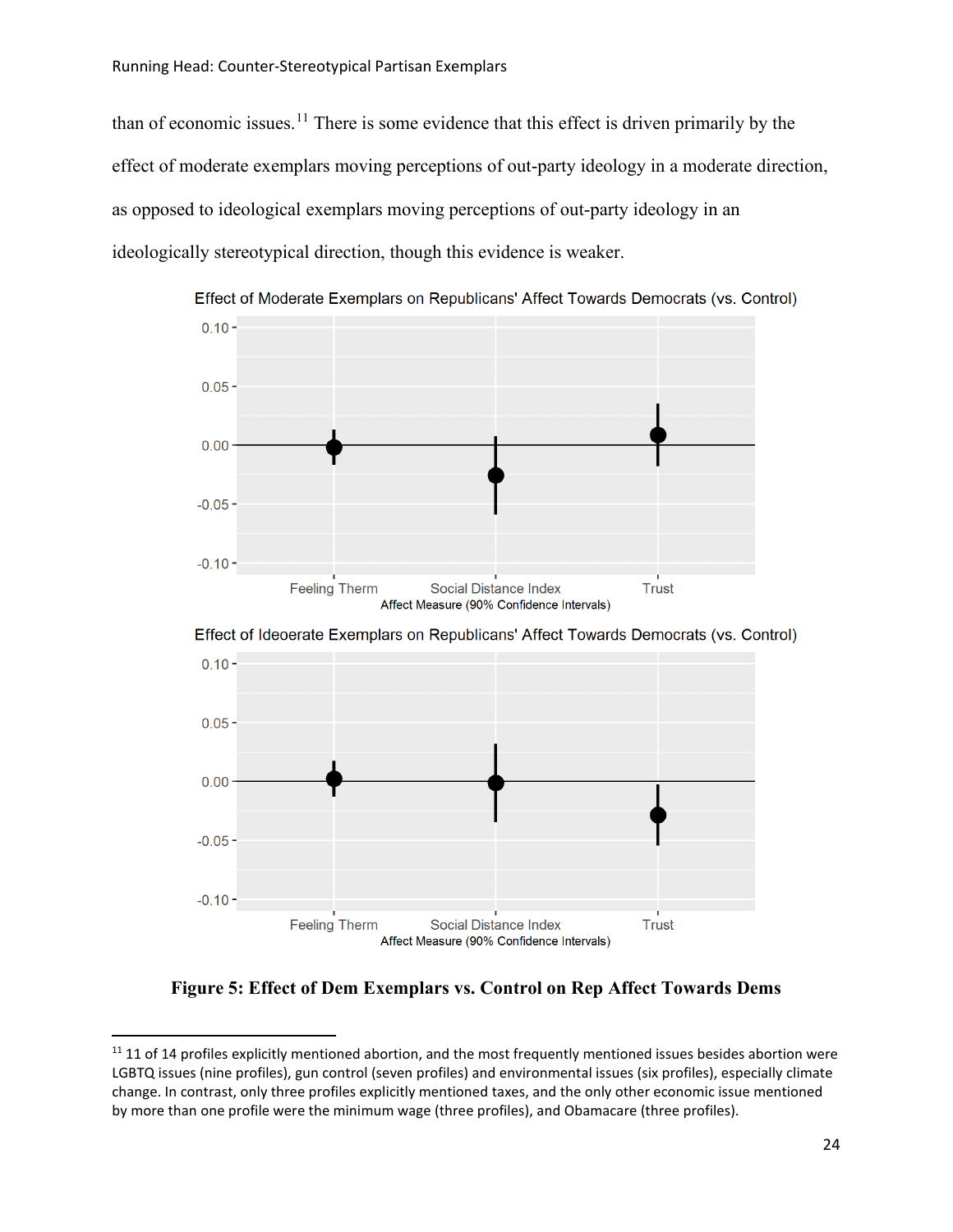## *Exemplars and Out-Party Affect*

We find evidence that moderate and extreme exemplars affect perceptions of out-party ideology – does this translate into changes in affect towards the out-party, as our second set of hypotheses predicts? Figure 5a shows the effect of moderate Democratic exemplars on Republican affect towards Democrats – we rescale all measures to run between -1 and 1. The effects on the normalized feeling thermometer ( $p = .375$ ,  $d = .02$ ,  $d$  Reps/Inds = .88) and the index of social distance measures ( $p = .190$ ,  $d = .06$ ,  $d_{\text{Reps/Inds}} = .24$ ) are in the opposite of the expected direction, though neither is statistically significant and both are substantively small, especially relative to the benchmark of the difference between all Republicans and true independents in the sample. The effect on trust is in the expected direction and statistically significant ( $p = .01$ ,  $d =$  $.16$ ,  $d$ <sub>Reps/Inds</sub> = .46) and substantively of a similar magnitude as the effects on perceived issue positions, roughly one third of the difference between all Republicans and true independents in the sample.

Figure 5b shows the effect of moderate exemplars on Democratic affect towards Republicans. Here the effect on the out-party feeling thermometer is in the expected direction, but essentially zero ( $p = .46$ ,  $d = .01$ ,  $d$  Dems/Inds = .93). The effect on trust ( $p = .031$ ,  $d = .11$ ,  $d$ Dems/Inds = .39) and social distance ( $p = .063$ ,  $d = .14$ ,  $d$  Dems/Inds = .35) are in the expected direction and statistically significant or marginally so. The magnitude of these effects is similar to other the other effects found here, again roughly one-third the size of the difference between all Democrats and all true independents in the sample.

As with *H1*, we next evaluate whether the observed effects is the result of participants in the moderate exemplar condition increasing their affect towards the out-party or participants in the liberal/conservative exemplar conditions reducing their affect towards the out-party. For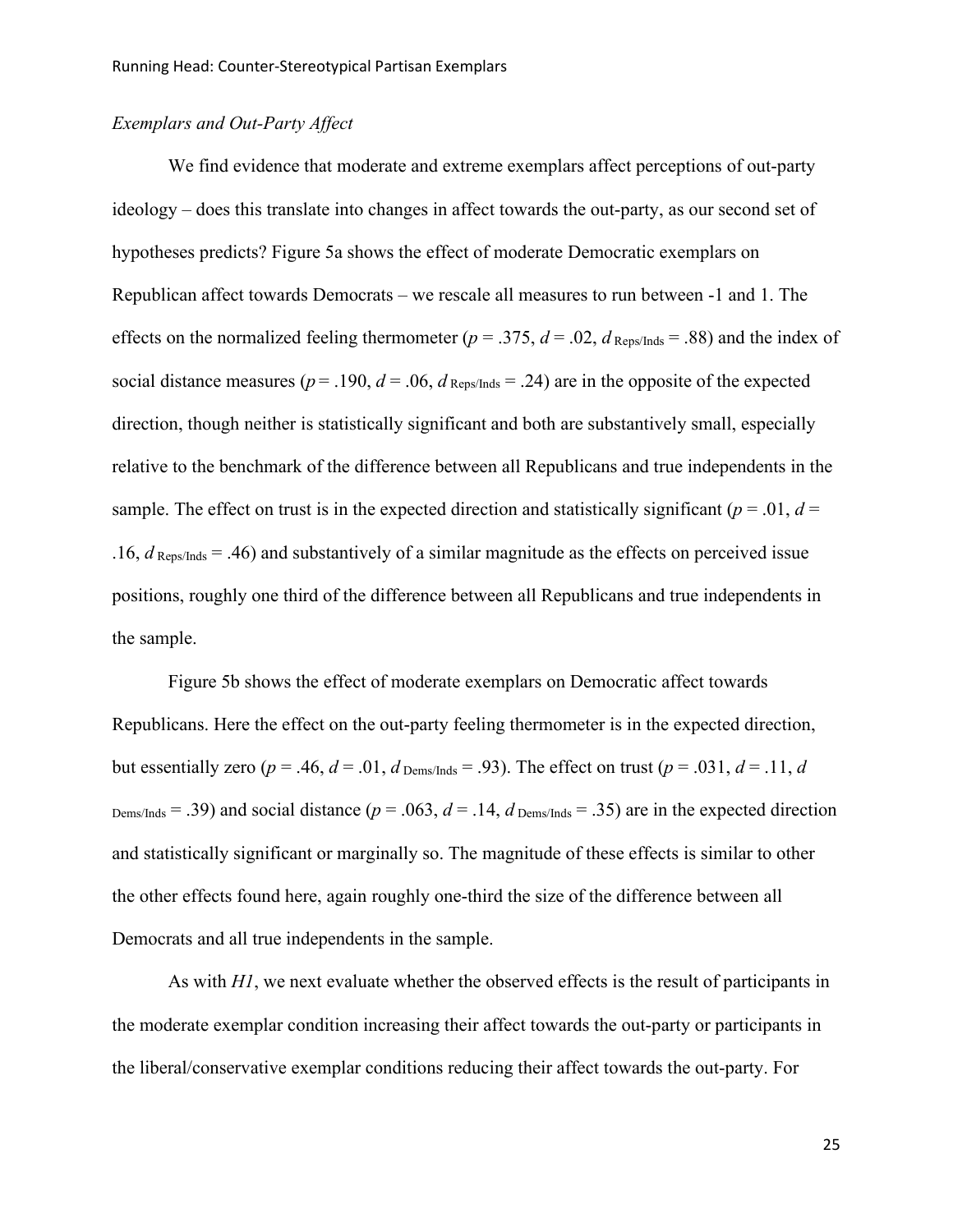Republicans' preferences for social distance form Democrats (Figure 5), unexpected worsening in the moderate relative to the conservative condition is the result of the moderate condition decreasing affect relative to the control ( $p = .103$ ,  $d = .14$ ,  $d$  Reps/Inds = .24), as the conservative condition has a negligible effect ( $p = .476$ ,  $d = .01$ ,  $d$  Reps/Inds = .24), though neither effect is statistically significant. For trust, the observed effect appears primarily to be the effect of conservative exemplars reducing trust relative to the control ( $p = .037$ ,  $d = .15$ ,  $d$  Reps/Inds = .46); moderate exemplars improved trust relative the control ( $p = .294$ ,  $d = .05$ ,  $d_{\text{Reps/Inds}} = .46$ ), though this effect is not significantly significant. Effects on the feeling thermometer of both moderate (*p*  $=$  .422,  $d = .01$ ,  $d$  Reps/Inds = .88) and conservative exemplar conditions are negligible ( $p = .401$ ,  $d$  $= .02$ , *d* Reps/Inds  $= .88$ ).

The positive effect of moderate exemplars relative to conservative exemplars on Democrats' affect towards Republicans appears to be the result of both moderate exemplars improving affect and conservative exemplars reducing affect, though none of the effects were statistically significant (Figure 6). Moderate exemplars had a positive but negligible effect on the social distance index ( $p = .401$ ,  $d = .02$ ,  $d$  <sub>Dems/Inds</sub> = .35) while conservative exemplars had a more substantial, though still statistically insignificant, negative effect on the social distance measure ( $p = .224$ ,  $d = .06$ ,  $d$  <sub>Dems/Inds</sub> = .35). The reverse was true for the measure of trust, where we find a positive but statistically insignificant effect of moderate exemplars ( $p = .148$ ,  $d = .07$ , *d* Dems/Inds = .39) but a negligible effect of conservative exemplars ( $p = .500$ ,  $d = < .001$ ,  $d$  Dems/Inds = .39). Neither moderate ( $p = .383$ ,  $d = .02$ ,  $d$  <sub>Dems/Inds</sub> = .93), nor negative exemplars ( $p = .264$ ,  $d =$ .05,  $d$  <sub>Dems/Inds</sub> = .93) had a meaningful effect on Democrats' feeling thermometer for Republicans.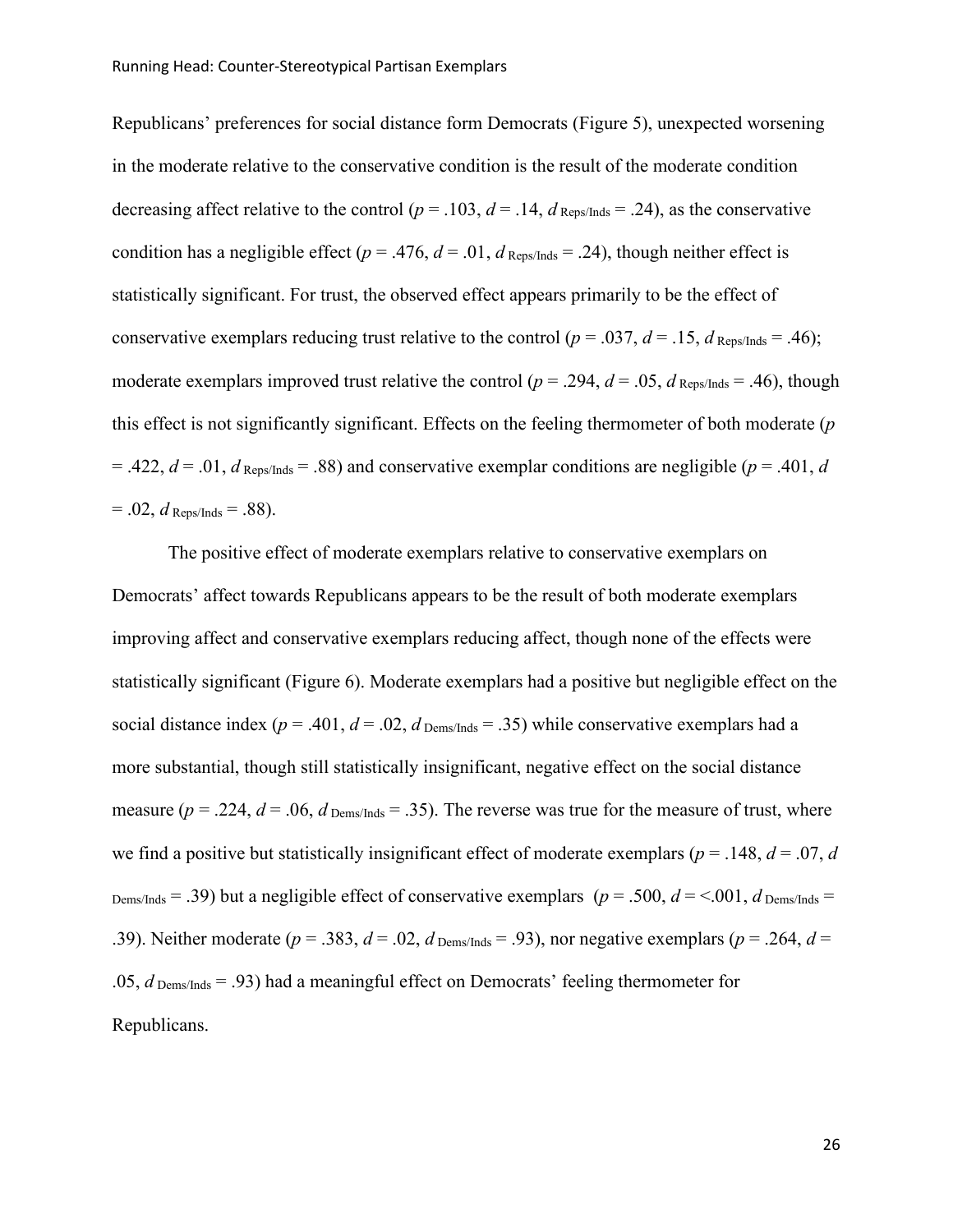

Effect of Moderate Exemplars on Republicans' Affect Towards Democrats (vs. Control)

Effect of Ideoerate Exemplars on Republicans' Affect Towards Democrats (vs. Control)



## **Figure 6: Effect of Rep Exemplars vs. Control on Dem Affect Towards Reps**

We find some evidence that moderate exemplars improves some measures of affect towards the out-party. Comparing ideologically counter-stereotypical to stereotypical exemplars, we find strong evidence of a positive effect on trust in the out-party, mixed evidence on preferences for social distance from the out-party, and a negligible effect on out-party feeling thermometer. It is perhaps not surprising that the strongest effects were found on the most elitefocused measure of affect; while the trust questions do not specifically mention members of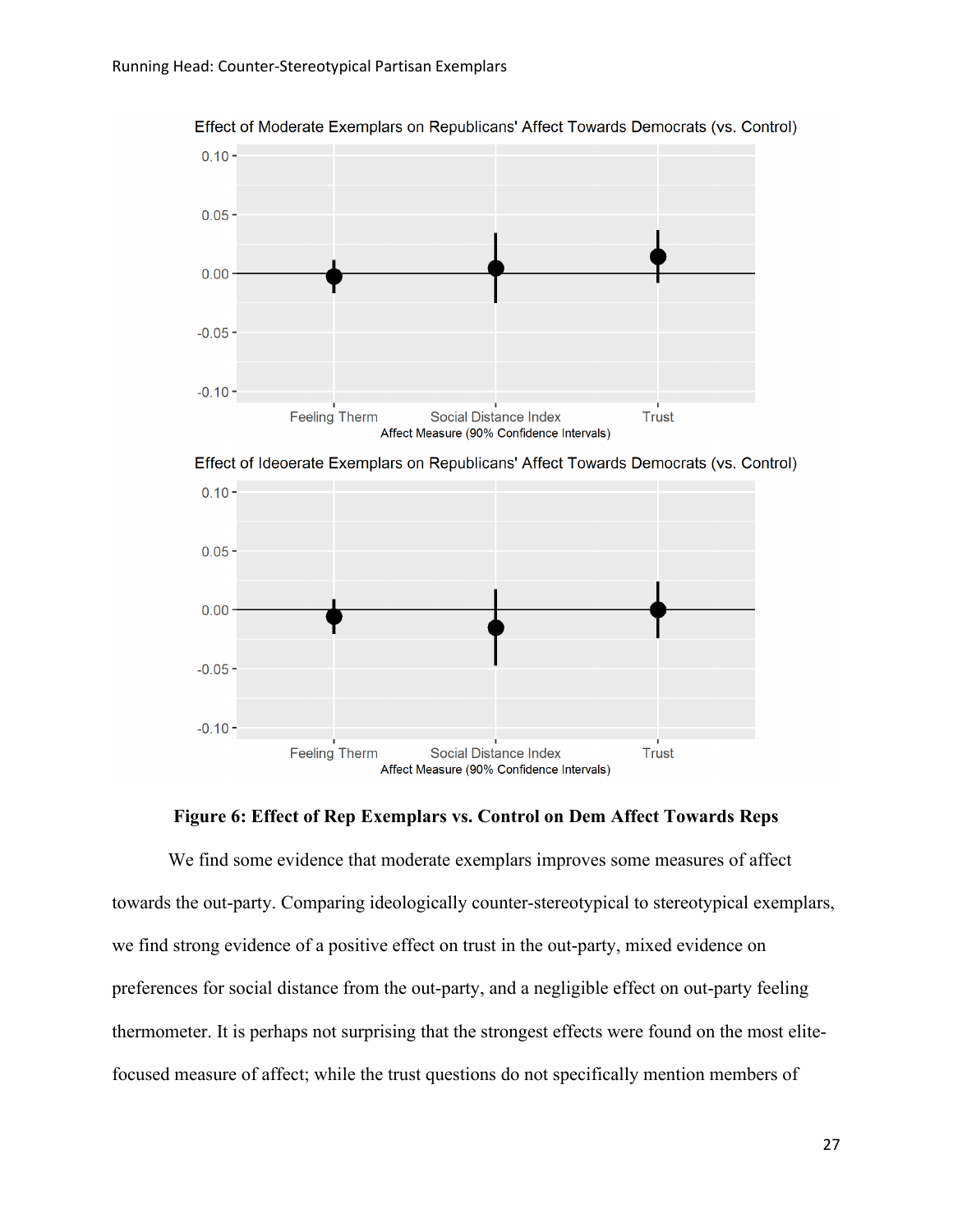Congress, their wording suggests that they are about Democrats or Republicans who are in a position to make policy or take government actions. The social distance measures, on the other hand, likely bring to mind partisans in the mass public, making the inconsistent effects of elite exemplars less surprising.



Effect of Mod Exemplars on Dems' Implicit Attitudes Towards Reps



**Figure 7: Effect of Moderate Exemplars on Implicit Attitudes**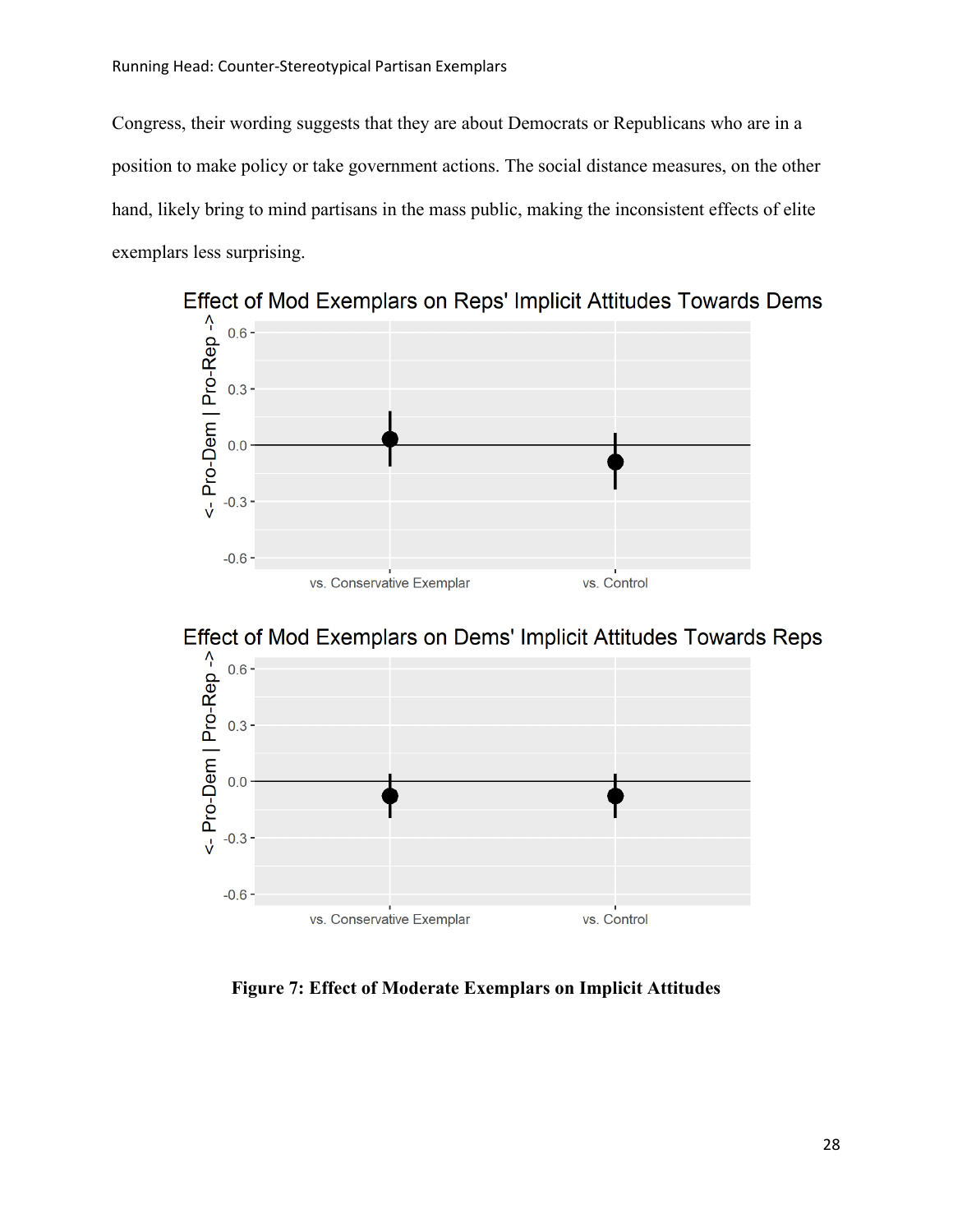## *Exemplars and Implicit Attitudes*

The third set of hypotheses predicts that exposure to moderate exemplars, relative to exposure to extreme exemplars, will improve implicit attitudes towards the out-party. Figure 7 shows the effect of moderate exemplars on the results of the BIAT relative to ideological stereotypical exemplars and relative to the control. In all cases, we find no statistically significant effect. The effect of Moderate Republican exemplars on Democrats' implicit attitude are in the opposite of the hypothesized direction (vs. conservative exemplars:  $p = .273$ ,  $d = .13$ ,  $d_{\text{Dems/Inds}} =$ .59; vs. control:  $p = .294$ ,  $d = .15$ ,  $d_{Dems/Inds} = .59$ ). The effect of Moderate Democratic exemplars relative to liberal Democratic exemplars is in the hypothesized direction ( $p = .725$ ,  $d = .05$ , *d*  $R_{\text{eps/Inds}} = .87$ , but the effect relative to the control condition is not ( $p = .338$ ,  $d = .14$ ,  $d_{\text{Reps/Inds}} =$ .87). Thus, we find no evidence to support *H3*. [12](#page-28-0)

## **Conclusion**

Why do partisans hold such negative, and distorted, pictures of the other party? This paper offers a novel theory that such negative stereotypes are driven by exposure to extreme partisan exemplars. Drawing on exemplar-based theories of stereotyping, we argue that individuals' stereotypes of the partisan other are constructed from the exemplars of partisans that they are exposed to. We test this theory using an established paradigm in the study of racial stereotypes, exposing partisans to stereotypical or counter-stereotypical exemplars of the outparty. We find general evidence that exposure to counter-stereotypical exemplars has a

<span id="page-28-0"></span> $12$  This null finding comes with two important caveats. First, the sample size for these tests was quite small. As noted in fn 6, a far smaller percentage of respondents completed the BIAT than expected, so that even when we increased our sample size, only 679 respondents completed the BIAT, less than our pre-registered sample size of 780. This high degree of attrition suggests technical problems that may raised more general doubts about the quality of the BIAT data.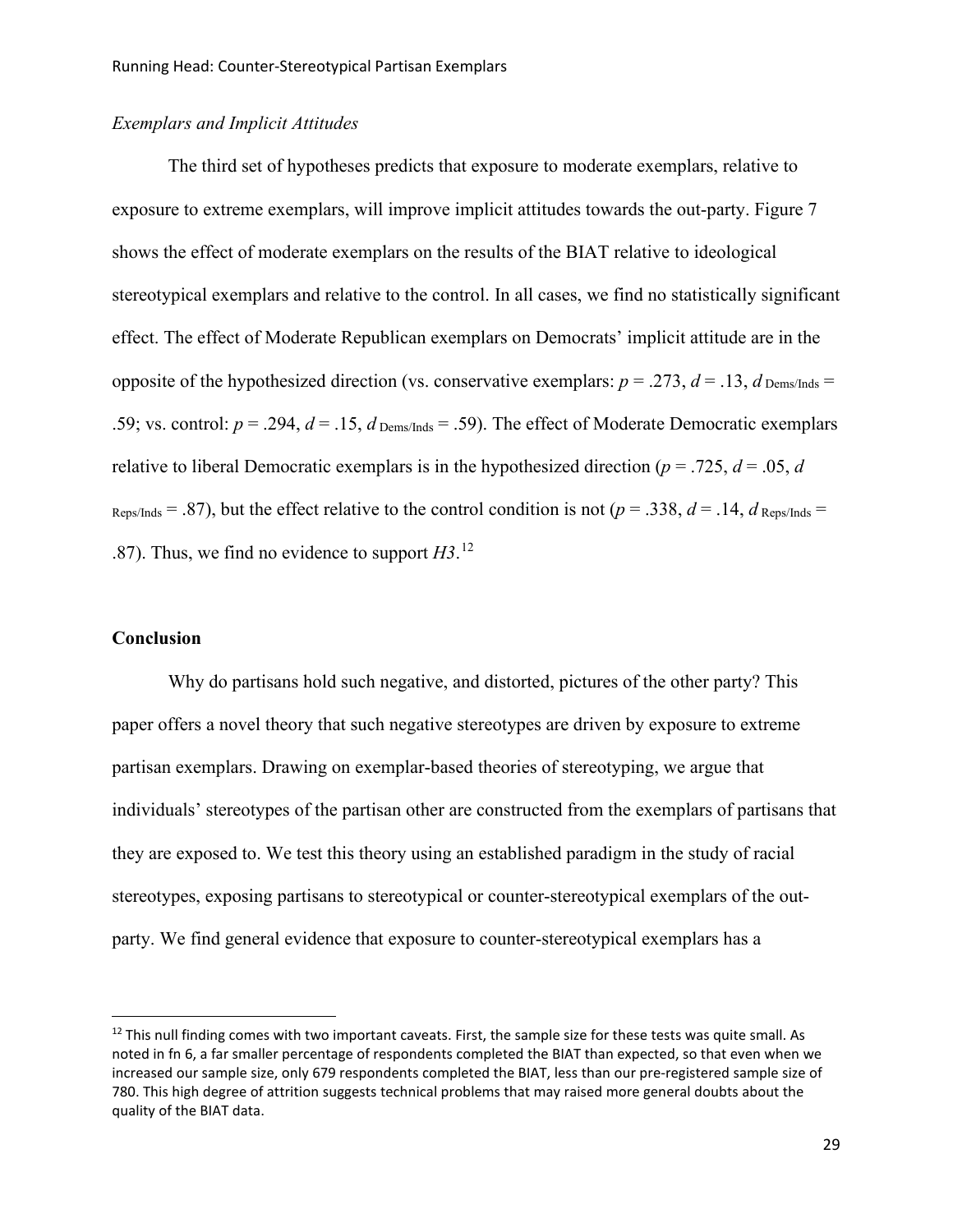moderating effect on stereotypes of out-party ideology and a positive impact on trust in the outparty. These findings suggest a mechanism by which stereotypes of the out-party might become so distorted, and how they might be changed to be more accurate.

Since most exemplars of the out-party are encountered through the media, these results have important implications for how the media might drive affective polarization Existing explanations for how changes in the media environment might be connected to the increase in affective polarization tend to focus on selective exposure of individuals to partisan media outlets. Such exposure is thought to increase the salience of partisan identity and provide biased information that drives viewers to the extremes. Yet, evidence for these effects is mixed at best. Prior (2013, pg. 119) sums up the case against partisan media being the source of affective polarization: "Research to date does not offer compelling evidence that partisan media have made Americans more partisan. Most voters are centrist. Most voters avoid partisan media altogether or mix and match across ideological lines. And those who follow partisan media closely and select mostly one side are already partisan." A more recent review suggests that little has changed in this assessment, noting that "[i]t is far from clear, however, that partisan news actually causes affective polarization" (Iyengar et al. 2019, pg. 135).

The results presented here suggest a different mechanism: Changes in the people media consumers encounter as the "face" of two parties. Such a change could be the result of consumption of partisan media; certainly, someone who watches a great deal of Fox News will encounter more extreme exemplars of Democrats than someone who consumes more mainstream news sources. However, it could also be the result of trends affecting a much broader range of media outlets. For example, elite polarization could produce more coverage of extreme partisans, since there are simply more extreme and fewer moderate partisans to cover (see Mutz 2007 pg.

30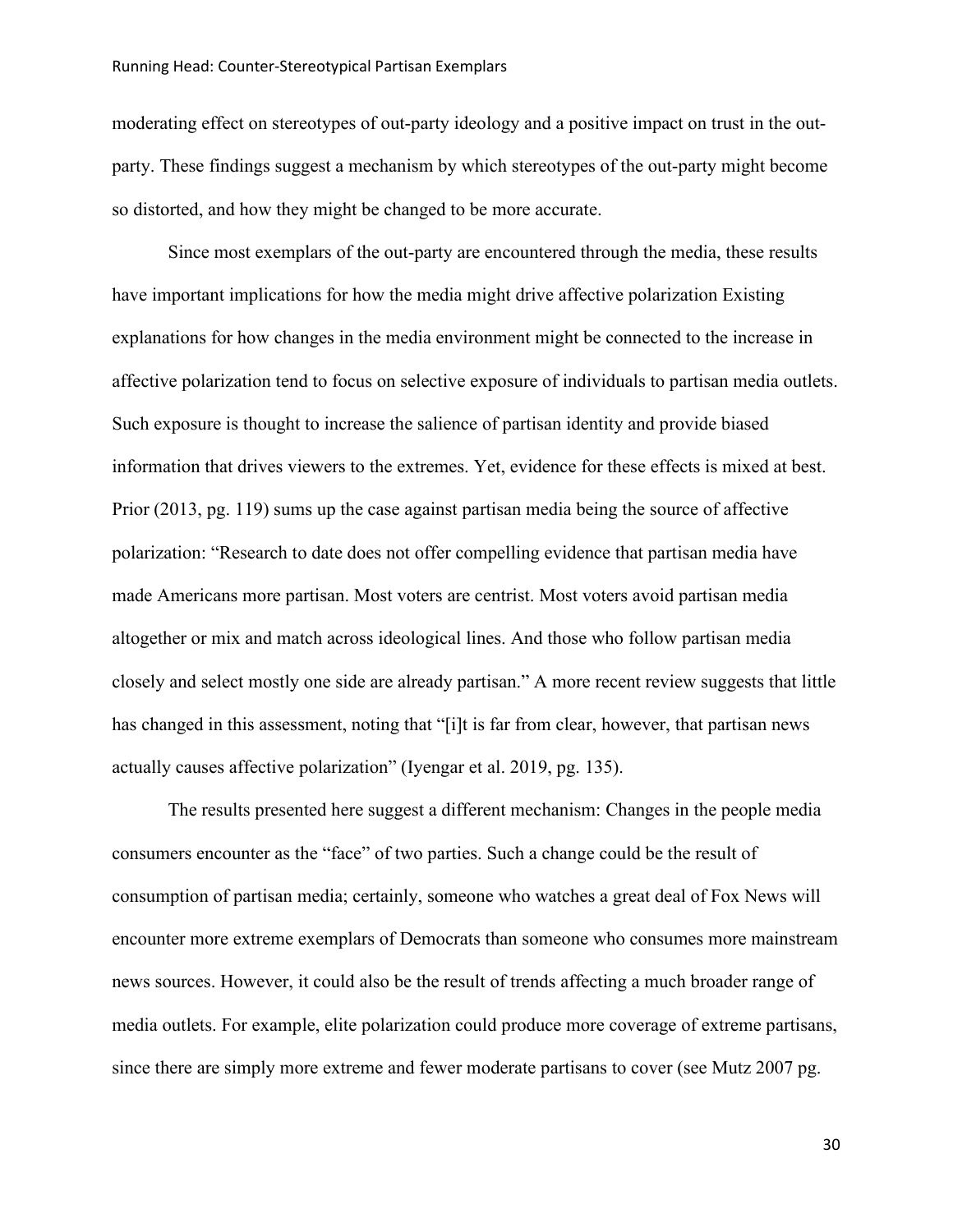238-240). Alternately, the collapse of local news outlets and broad trend towards consuming news from national sources (Hopkins 2018) could produce more exposure extreme partisans from other parts of the country.[13](#page-30-0) Exploring such mechanisms by which the media in general, not just partisan media, might change individuals' images of the partisan other, is essential to understanding how our politics arrived at its current, contentious place.

<span id="page-30-0"></span> $13$  Indeed, Padgett et al. (2019) find that national media provides more coverage to ideologically extreme politicians. These is less evidence of whether this is also true of local media; Schaffner and Sellers (2003) find that local media outlets do not favor ideologically extreme politicians, though this study is both dated and may have excluded wire stories from their analysis, which account for a significant amount of coverage of national issues in local papers (Ridout et al. 2013).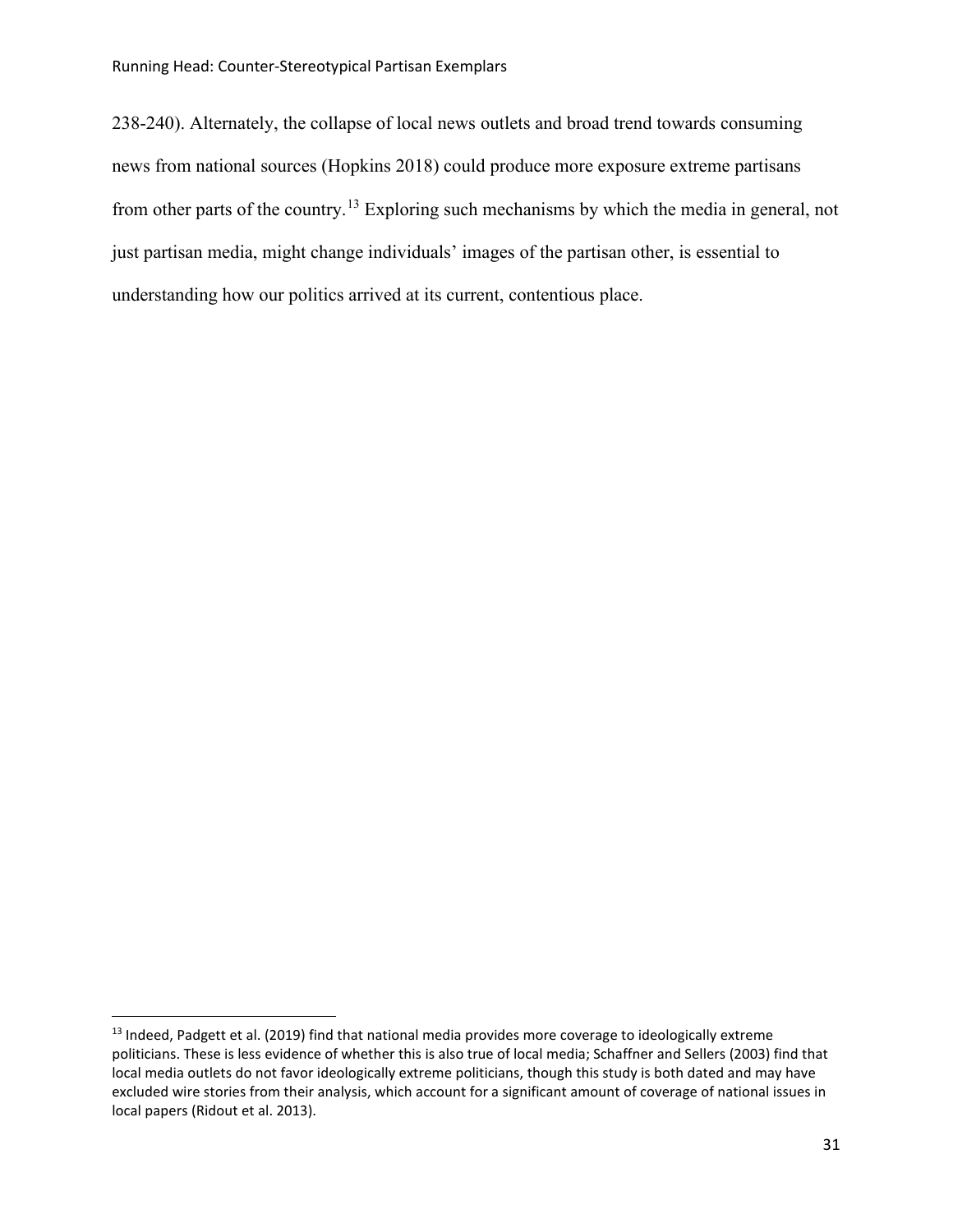## **References**

- Ahler, Douglas J., and Gaurav Sood. 2018. "The Parties in Our Heads: Misperceptions about Party Composition and Their Consequences." *The Journal of Politics* 80(3): 964–81.
- Arceneaux, Kevin, and Martin Johnson. 2013. *Changing Minds or Changing Channels?: Partisan News in an Age of Choice*. Chicago ; London: The University of Chicago Press.
- Baum, Matthew A., and Tim Groeling. 2008. "New Media and the Polarization of American Political Discourse." *Political Communication* 25(4): 345–65.
- Berry, Jeffrey M., and Sarah Sobieraj. 2016. *The Outrage Industry: Political Opinion Media and the New Incivility*. Reprint edition. Oxford University Press.
- Brosius, Hans-Bernd. 2003. "Exemplars in the News: A Theory of the Effects of Political Communication." In *Communication and Emotion: Essays in Honor of Dolf Zillmann*, eds. Jennings Bryant, David R. Roskos-Ewoldsen, and Joanne Cantor. Mahwah, NJ: Routledge, 179=194.
- Carpenter, Thomas P. et al. 2019. "Survey-Software Implicit Association Tests: A Methodological and Empirical Analysis." *Behavior Research Methods* 51(5): 2194–2208.
- Columb, Corey, and E. Ashby Plant. 2016. "The Obama Effect Six Years Later: The Effect of Exposure to Obama on Implicit Anti-Black Evaluative Bias and Implicit Racial Stereotyping." *Social Cognition* 34(6): 523–43.
- Dasgupta, Nilanjana, and Anthony G. Greenwald. 2001. "On the Malleability of Automatic Attitudes: Combating Automatic Prejudice with Images of Admired and Disliked Individuals." *Journal of Personality and Social Psychology* 81(5): 800–814.
- Dasgupta, Nilanjana, and Shaki Asgari. 2004. "Seeing Is Believing: Exposure to Counterstereotypic Women Leaders and Its Effect on the Malleability of Automatic Gender Stereotyping." *Journal of Experimental Social Psychology* 40(5): 642–58.
- Dasgupta, Nilanjana, and Luis M. Rivera. 2008. "When Social Context Matters: The Influence of Long–Term Contact and Short–Term Exposure to Admired Outgroup Members on Implicit Attitudes and Behavioral Intentions." *Social Cognition* 26(1): 112–23.
- Dixon, Travis L. 2008. "Crime News and Racialized Beliefs: Understanding the Relationship Between Local News Viewing and Perceptions of African Americans and Crime." *Journal of Communication* 58(1): 106–25.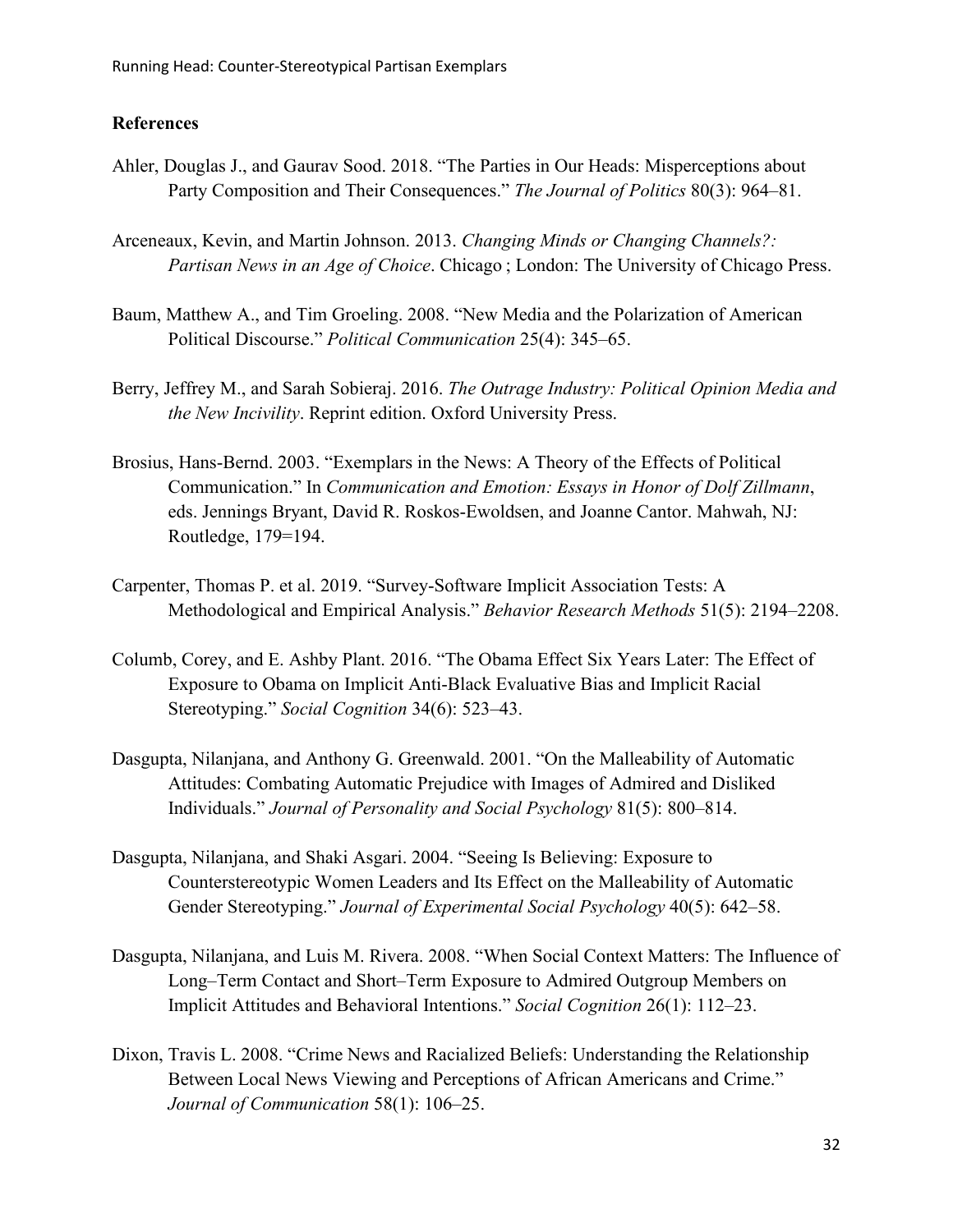- Entman, Robert M., and Andrew Rojecki. 2000. *The Black Image in the White Mind: Media and Race in America*. Chicago: University of Chicago Press.
- Fiorina, Morris P., and Samuel J. Abrams. 2008. "Political Polarization in the American Public." *Annual Review of Political Science* 11(1): 563–88.
- Fiorina, Morris P., Samuel J. Abrams, and Jeremy Pope. 2011. *Culture War?: The Myth of a Polarized America*. 3rd ed.. Boston, MA, Boston: Longman.
- Garcia-Marques, Leonel et al. 2017. "Cognitive Malleability and the Wisdom of Independent Aggregation." *Psychological Inquiry* 28(4): 262–67.
- Garcia-Marques, Leonel, A. Sofia C. Santos, and Diane M. Mackie. 2006. "Stereotypes: Static Abstractions or Dynamic Knowledge Structures?" *Journal of Personality and Social Psychology* 91(5): 814–31.
- Gentzkow, Matthew, and Jesse M. Shapiro. 2011. "Ideological Segregation Online and Offline." *The Quarterly Journal of Economics* 126(4): 1799–1839.
- Gilens, Martin. 1999. *Why Americans Hate Welfare: Race, Media, and the Politics of Antipoverty Policy*. Chicago, Ill.: University of Chicago Press.

Goldman, Seth K. 2012. "Effects of the 2008 Obama Presidential Campaign on White Racial Prejudice." *Public Opinion Quarterly* 76(4): 663–87.

- Goldman, Seth K., and Diana Carole Mutz. 2014. *The Obama Effect: How the 2008 Campaign Changed White Racial Attitudes*. New York, New York: Russell Sage Foundation.
- Goldman, Seth K., and Daniel J. Hopkins. 2019. "When Can Exemplars Shape White Racial Attitudes? Evidence from the 2012 U.S. Presidential Campaign." *International Journal of Public Opinion Research* 31(4): 649–68.
- Harden, Jeffrey J., Anand E. Sokhey, and Katherine L. Runge. 2019. "Accounting for Noncompliance in Survey Experiments." *Journal of Experimental Political Science* 6(3): 199–202.
- Iyengar, Shanto, Gaurav Sood, and Yphtach Lelkes. 2012. "Affect, Not Ideology: A Social Identity Perspective on Polarization." *Public Opinion Quarterly* 76(3): 405–31.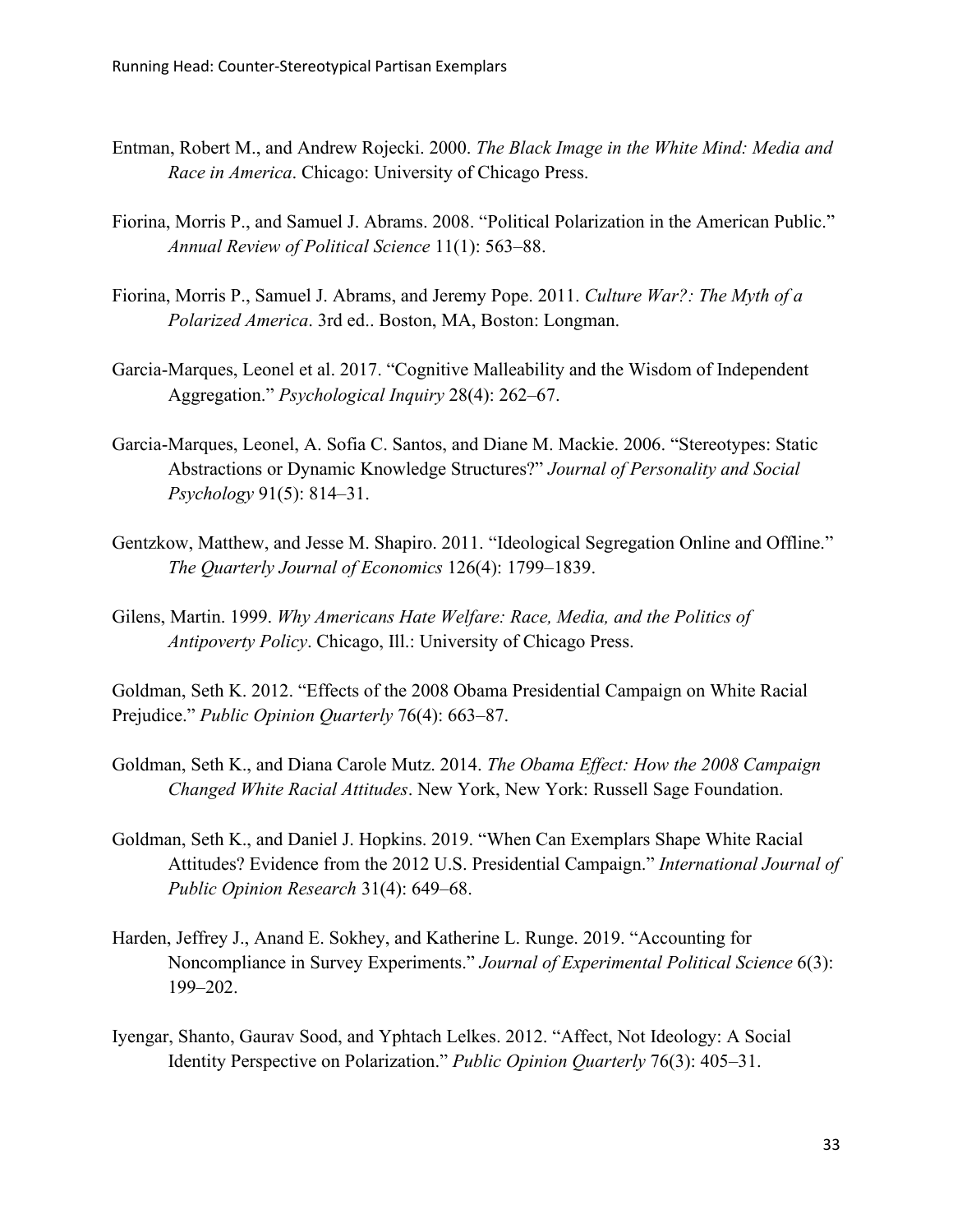- Iyengar, Shanto, and Sean J. Westwood. 2015. "Fear and Loathing across Party Lines: New Evidence on Group Polarization." *American Journal of Political Science* 59(3): 690–707.
- Iyengar, Shanto et al. 2019. "The Origins and Consequences of Affective Polarization in the United States." *Annual Review of Political Science* 22(1): 129–46.
- Joy-Gaba, Jennifer A., and Brian A. Nosek. 2010. "The Surprisingly Limited Malleability of Implicit Racial Evaluations." *Social Psychology* 41(3): 137.
- Kahneman, Daniel, and Dale T. Miller. 1986. "Norm Theory: Comparing Reality to Its Alternatives." *Psychological Review* 93(2): 136–53.
- Kerevel, Yann P., and Lonna Rae Atkeson. 2015. "Reducing Stereotypes of Female Political Leaders in Mexico." *Political Research Quarterly* 68(4): 732–44.
- Klar, Samara, Thomas Leeper, and Joshua Robison. Forthcoming. "Studying Identities with Experiments: Weighing the Risk of Posttreatment Bias Against Priming Effects." *Journal of Experimental Political Science*.
- Lelkes, Yphtach, Gaurav Sood, and Shanto Iyengar. 2017. "The Hostile Audience: The Effect of Access to Broadband Internet on Partisan Affect." *American Journal of Political Science*  $61(1): 5-20.$
- Levendusky, Matthew S. 2013. "Why Do Partisan Media Polarize Viewers?" *American Journal of Political Science* 57(3): 611–23.
- Levendusky, Matthew S., and Neil Malhotra. 2016a. "Does Media Coverage of Partisan Polarization Affect Political Attitudes?" *Political Communication* 33(2): 283–301.
- Levendusky, Matthew S., and Neil Malhotra. 2016b. "(Mis)Perceptions of Partisan Polarization in the American Public." *Public Opinion Quarterly* 80(S1): 378–91.
- Lippmann, Walter. 1922. *Public Opinion*. New York: Macmillan, Harcourt, Brace.
- Mason, Lilliana. 2018. *Uncivil Agreement: How Politics Became Our Identity*. Chicago, Illinois: University of Chicago Press.
- Mason, Lilliana, and Julie Wronski. 2018. "One Tribe to Bind Them All: How Our Social Group Attachments Strengthen Partisanship." *Political Psychology* 39(S1): 257–77.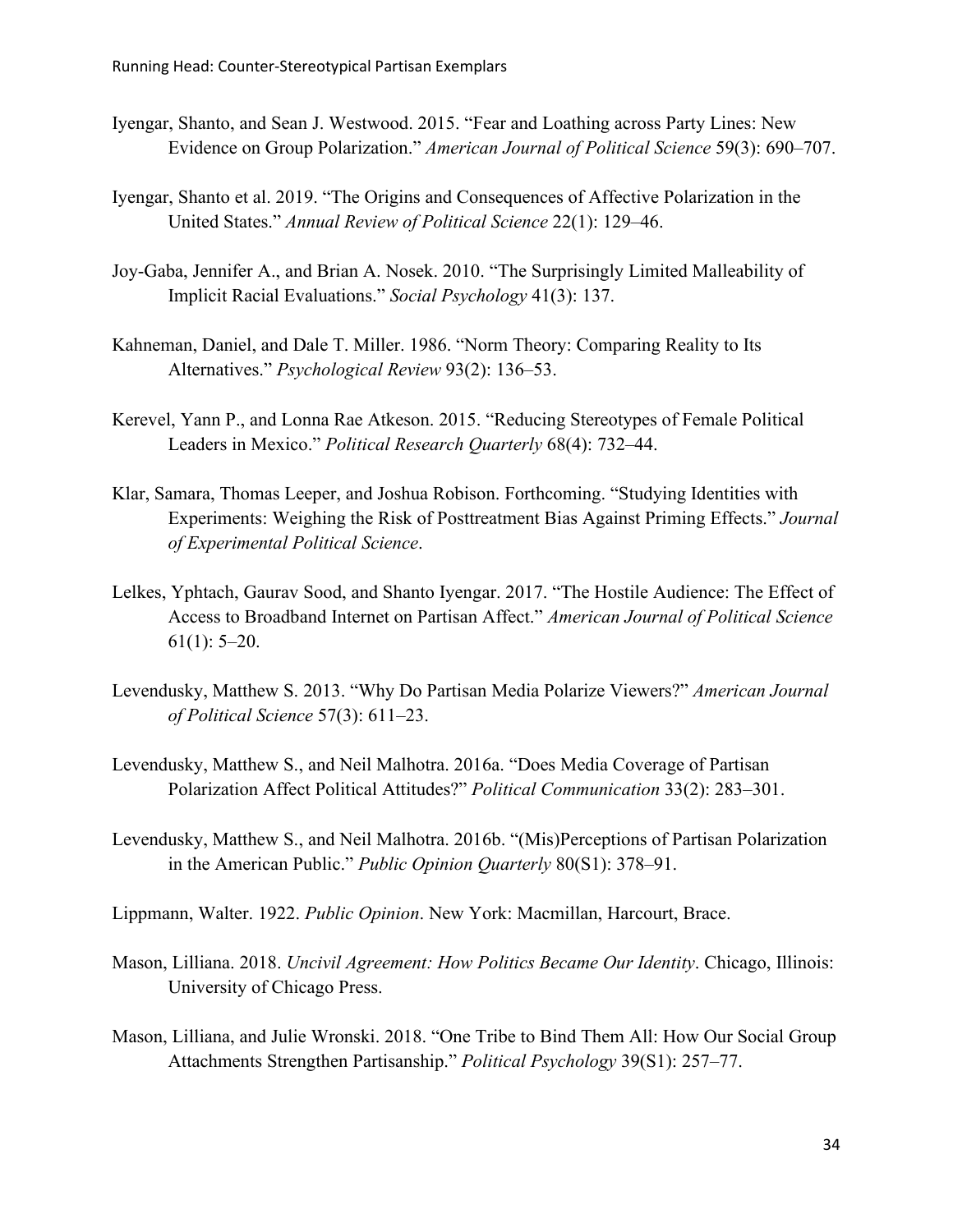- Mastro, Dana, and Riva Tukachinsky. 2011. "The Influence of Exemplar versus Prototype-Based Media Primes on Racial/Ethnic Evaluations." *Journal of Communication* 61(5): 916–37.
- Mares, Marie-Louise. Forthcoming. "Mostly Positive: Effects of Reminding White Teens about Latino and Asian American Celebrities." *Media Psychology*.
- Montgomery, Jacob M., Brendan Nyhan, and Michelle Torres. 2018. "How Conditioning on Posttreatment Variables Can Ruin Your Experiment and What to Do about It." *American Journal of Political Science* 62(3): 760–75.
- Mutz, Diana C. 2007. "How the Mass Media Divide Us." In *Red and Blue Nation?: Characteristics and Causes of America's Polarized Politics*, eds. Pietro S. Nivola and David W. Brady. Brookings Institution Press, 223–62.
- Myers, C. Daniel. 2020. "Measuring Partisan Stereotypes Using a Conjoint Experiment." University of Minnesota Working Paper.
- Nosek, Brian A. et al. 2014. "Understanding and Using the Brief Implicit Association Test: Recommended Scoring Procedures." *PLOS ONE* 9(12): e110938.
- Padgett, Jeremy, Johanna L. Dunaway, and Joshua P. Darr. 2019. "As Seen on TV? How Gatekeeping Makes the U.S. House Seem More Extreme." *Journal of Communication* 69(6): 696–719.
- Pasek, Josh et al. 2014. "Attitudes Toward Blacks in the Obama Era: Changing Distributions and Impacts on Job Approval and Electoral Choice, 2008–2012." *Public Opinion Quarterly* 78(S1): 276–302.
- Pinkston, Kevin. 2015. "The Black-White Malleability Gap in Implicit Racial Evaluations: A Nationally Representative Study." *The Journal of Social Psychology* 155(3): 189–203.
- Power, J. Gerard, Sheila T. Murphy, and Gail Coover. 1996. "Priming Prejudice: How Stereotypes and Counter-Stereotypes Influence Attribution of Responsibility and Credibility among Ingroups and Outgroups." *Human Communication Research* 23(1): 36–58.
- Prior, Markus. 2013. "Media and Political Polarization." *Annual Review of Political Science* 16(1): 101–27.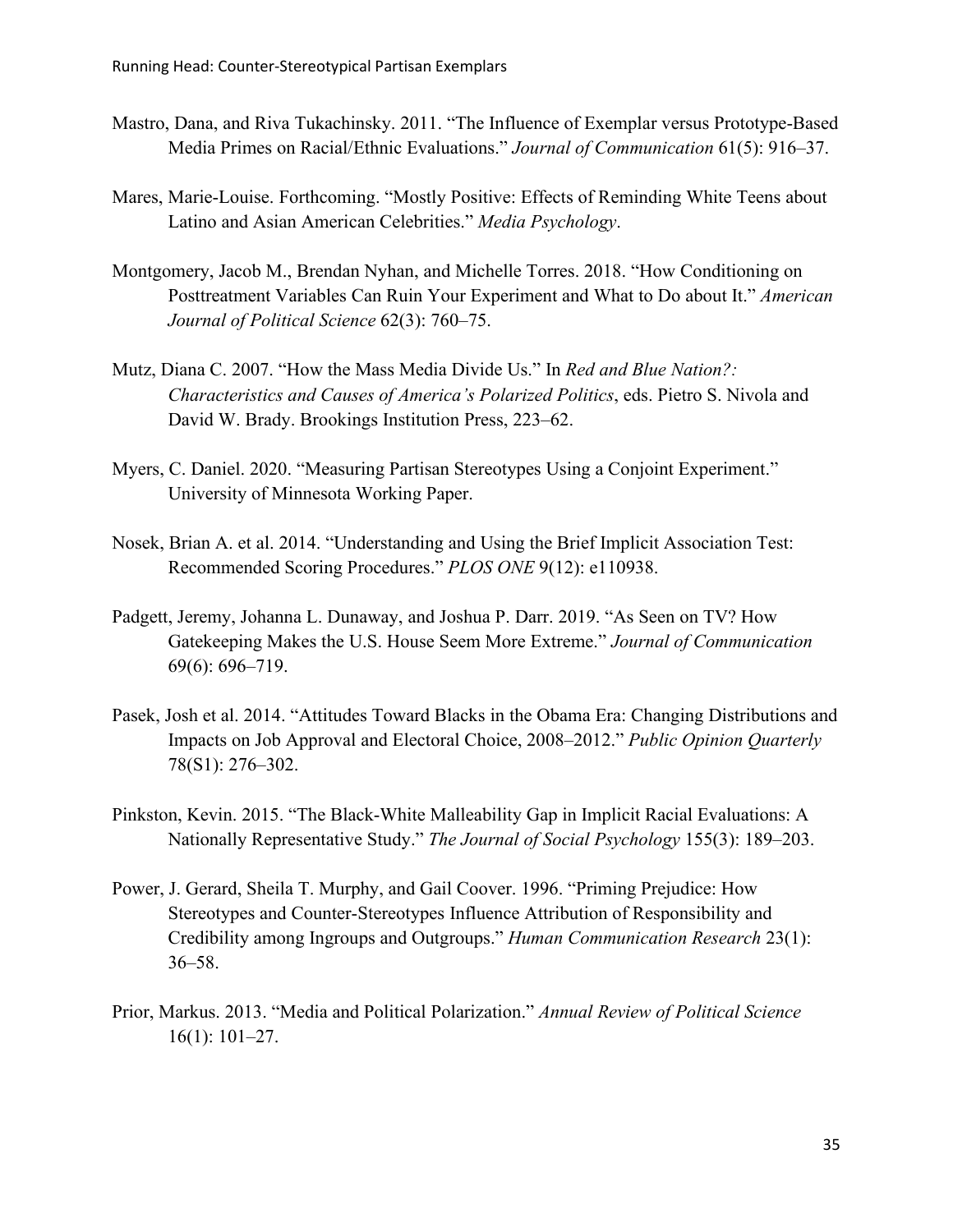- Ramasubramanian, Srividya. 2007. "Media-Based Strategies to Reduce Racial Stereotypes Activated by News Stories." *Journalism & Mass Communication Quarterly* 84(2): 249– 64.
- Ramasubramanian, Srividya. 2011. "The Impact of Stereotypical Versus Counterstereotypical Media Exemplars on Racial Attitudes, Causal Attributions, and Support for Affirmative Action." *Communication Research* 38(4): 497–516.
- Ramasubramanian, Srividya. 2015. "Using Celebrity News Stories to Effectively Reduce Racial/Ethnic Prejudice." *Journal of Social Issues* 71(1): 123–38.
- Ramasubramanian, Srividya, and Mary Beth Oliver. 2007. "Activating and Suppressing Hostile and Benevolent Racism: Evidence for Comparative Media Stereotyping." *Media Psychology* 9(3): 623–46.
- Ridout, Travis N., Erika Franklin Fowler, and Kathleen Searles. 2012. "Exploring the Validity of Electronic Newspaper Databases." *International Journal of Social Research Methodology* 15(6): 451–66.
- Rothschild, Jacob E., Adam J. Howat, Richard M. Shafranek, and Ethan C. Busby. 2019. "Pigeonholing Partisans: Stereotypes of Party Supporters and Partisan Polarization." *Political Behavior* 41(2): 423–43.
- Schaffner, Brian F., and Patrick J. Sellers. 2003. "The Structural Determinants of Local Congressional News Coverage." *Political Communication* 20(1): 41.
- Schmidt, Kathleen, and Brian A. Nosek. 2010. "Implicit (and Explicit) Racial Attitudes Barely Changed during Barack Obama's Presidential Campaign and Early Presidency." *Journal of Experimental Social Psychology* 46(2): 308–14.
- Schmidt, Kathleen, and Jordan R. Axt. 2016. "Implicit and Explicit Attitudes Toward African Americans and Barack Obama Did Not Substantively Change During Obama's Presidency." *Social Cognition* 34(6): 559–88.
- Smith, Eliot R., and Michael A. Zarate. 1992. "Exemplar-Based Model of Social Judgment." *Psychological Review* 99(1): 3–21.
- Tukachinsky, Riva, Dana Mastro, and Moran Yarchi. 2015. "Documenting Portrayals of Race/Ethnicity on Primetime Television over a 20-Year Span and Their Association with National-Level Racial/Ethnic Attitudes." *Journal of Social Issues* 71(1): 17–38.